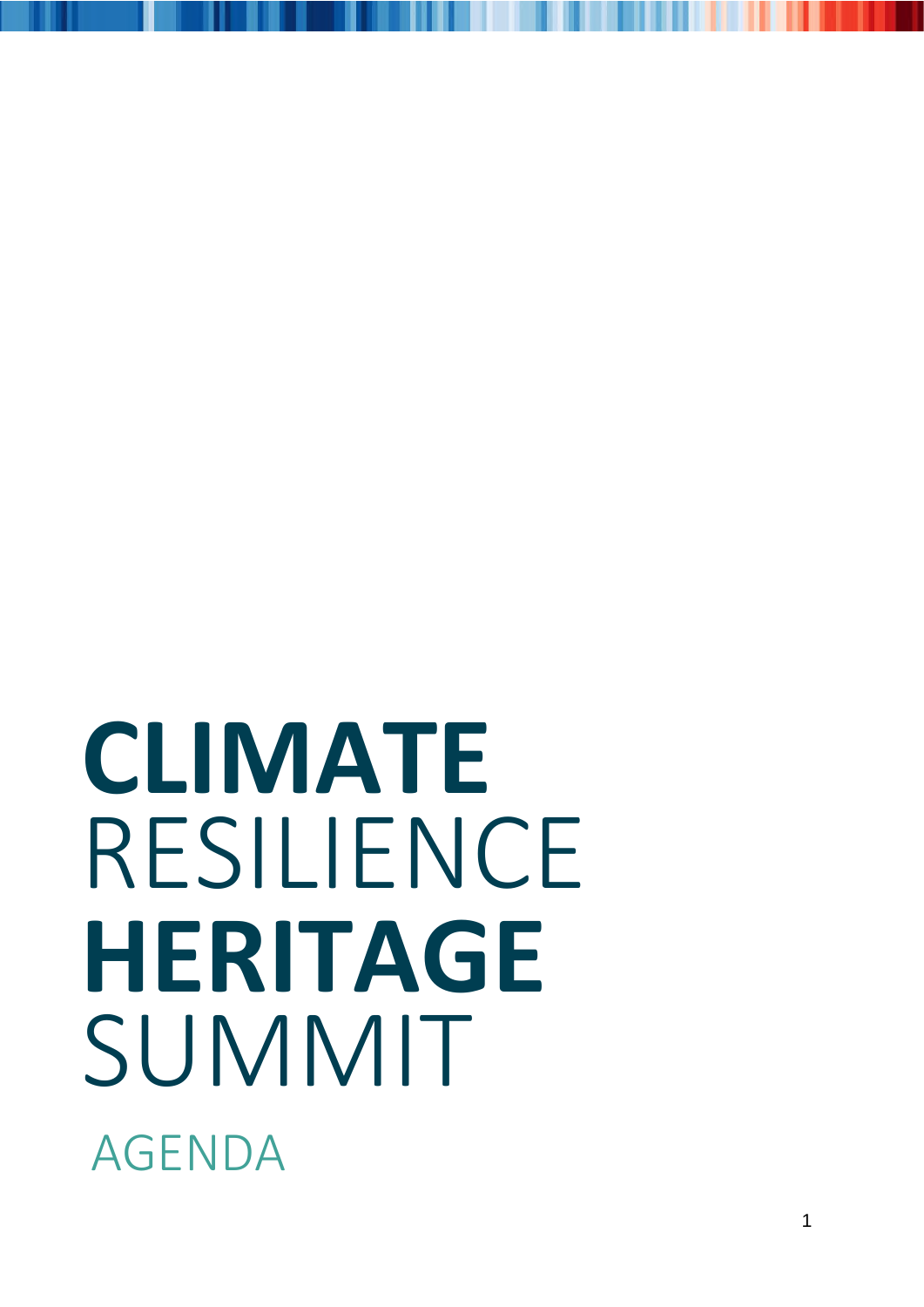## AGENDA

| <b>CLIMATE RESILIENCE HERITAGE SUMMIT</b>        |                                                                                                                                                                                                                        |                                                                                                                                                                                                                                                                                                                                                                                                                                                                                                          |                                       |  |  |
|--------------------------------------------------|------------------------------------------------------------------------------------------------------------------------------------------------------------------------------------------------------------------------|----------------------------------------------------------------------------------------------------------------------------------------------------------------------------------------------------------------------------------------------------------------------------------------------------------------------------------------------------------------------------------------------------------------------------------------------------------------------------------------------------------|---------------------------------------|--|--|
|                                                  |                                                                                                                                                                                                                        | OPENING REMARKS (30 mins) Chaired by Dr Ewan Hyslop (HES)                                                                                                                                                                                                                                                                                                                                                                                                                                                |                                       |  |  |
| <b>Summit</b><br><b>Overview</b>                 | Ewan Hyslop (Head of Technical Research and Science, Historic Environment Scotland)                                                                                                                                    |                                                                                                                                                                                                                                                                                                                                                                                                                                                                                                          |                                       |  |  |
| Welcome<br><b>Address</b>                        | Jenny Gilruth MSP (Minister for Culture, Europe and International Development)                                                                                                                                         |                                                                                                                                                                                                                                                                                                                                                                                                                                                                                                          |                                       |  |  |
| <b>Keynote</b>                                   | Kathryn Brown (Interim Director for Climate Action at the Wildlife Trusts, and Head of Adaptation at the UK Climate Change Committee)                                                                                  |                                                                                                                                                                                                                                                                                                                                                                                                                                                                                                          |                                       |  |  |
| Slido Intro                                      | David Harkin (Climate Change Scientist, Historic Environment Scotland)                                                                                                                                                 |                                                                                                                                                                                                                                                                                                                                                                                                                                                                                                          |                                       |  |  |
| HAZARD SESSION (95 mins)                         |                                                                                                                                                                                                                        |                                                                                                                                                                                                                                                                                                                                                                                                                                                                                                          |                                       |  |  |
| <b>Interactive</b><br>Panel<br><b>Discussion</b> | <b>Fai Fung</b><br>$\bullet$<br>(Met Office)<br><b>Kate Crowley</b><br>(University of Edinburgh)<br><b>Neil Macdonald</b><br>(University of Liverpool)<br><b>Sarah Davies</b><br>$\bullet$<br>(Aberystwyth University) | Chair: Will Megarry (ICOMOS) feat. David Harkin<br>What data is out there to help our sector understand climate hazards? We'll hear about cutting<br>edge climate projections and their possible uses, digging into the ground and archives to track past<br>climate change and what it might tell us about the future. We'll also hear about linking these data to<br>disaster management and thinking about the implications for cultural heritage.                                                    | 10:35 to 11:25<br>$(50 \text{ mins})$ |  |  |
| Comfort Break (11:25 to 11:30) 5 mins            |                                                                                                                                                                                                                        |                                                                                                                                                                                                                                                                                                                                                                                                                                                                                                          |                                       |  |  |
| <b>Hazard</b><br>Map<br><b>Session</b>           | Joshua Deru (3keel)<br>$\bullet$<br>Imogen Sambrook & Matt<br><b>Heard (National Trust)</b>                                                                                                                            | Co-hosted by the National Trust and 3keel, this session will introduce the 'Hazard Map' - a tool<br>pioneered by National Trust and now under further development with partners across the UK. The<br>Hazard Map is a tool that can help organisations begin to understand their climate hazard exposure<br>and how rapid change might be across the country; through understanding exposure, we can assess<br>risk, vulnerability, impact and the need to develop adaptation strategies for our places. | 11:30 to 12:10<br>$(40 \text{ mins})$ |  |  |
| Lunch Break (12:10 to 13:00) 50 mins             |                                                                                                                                                                                                                        |                                                                                                                                                                                                                                                                                                                                                                                                                                                                                                          |                                       |  |  |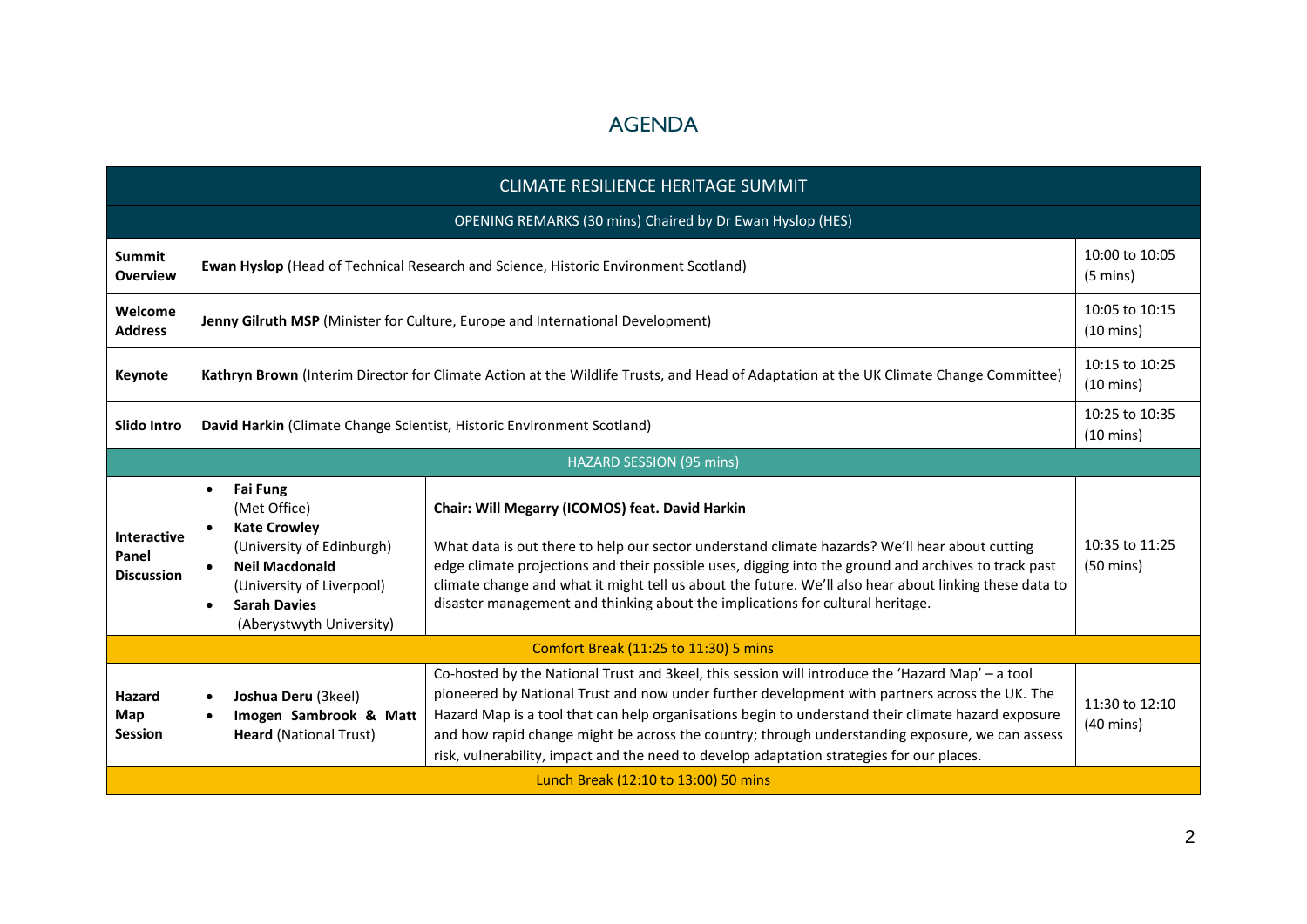| <b>CLIMATE RESILIENCE HERITAGE SUMMIT</b> |                                                                                                                                                                                              |                                                                                                                                                                                                                                                                                                                                                                                                                                                                                                                             |                                       |  |
|-------------------------------------------|----------------------------------------------------------------------------------------------------------------------------------------------------------------------------------------------|-----------------------------------------------------------------------------------------------------------------------------------------------------------------------------------------------------------------------------------------------------------------------------------------------------------------------------------------------------------------------------------------------------------------------------------------------------------------------------------------------------------------------------|---------------------------------------|--|
|                                           |                                                                                                                                                                                              | <b>VULNERABILITY SESSION (80 mins)</b>                                                                                                                                                                                                                                                                                                                                                                                                                                                                                      |                                       |  |
| Research<br>Showcase                      | <b>Carolyn Hayles</b><br>$\bullet$<br>(Cardiff Metropolitan<br>University)<br>Mark Cannata (Kassandra)<br><b>Rosalind Cornforth</b><br>$\bullet$<br>(The Walker Institute)<br>$\bullet$      | <b>Chair: Cathy Daly (Lincoln University)</b><br>feat. Natalie O'Rourke and Anne Menary (Department for Communities)<br>In this session a range of research projects will be showcased that each deal with understanding a<br>component of what makes our heritage vulnerable to the impacts of climate change.                                                                                                                                                                                                             | 13:00 to 13:35<br>$(35 \text{ mins})$ |  |
| <b>CVI</b><br><b>Session</b>              | <b>Scott Heron</b><br>$\bullet$<br>(James Cook University)                                                                                                                                   | The Climate Vulnerability Index (CVI) is a rapid assessment tool that has been specifically developed<br>for application in World Heritage (WH) properties. We'll hear from its creators on how it works and<br>see examples of where it has been successfully used.                                                                                                                                                                                                                                                        | 13:35 to 14:00<br>$(25 \text{ mins})$ |  |
| Interactive<br>Q&A                        | Cathy Daly (Lincoln University)<br>feat. Natalie O'Rourke &<br>Anne Menary (Department for<br>Communities)                                                                                   | Structured Q&A with interactive elements to engage with attendees                                                                                                                                                                                                                                                                                                                                                                                                                                                           | 14:00 to 14:20<br>$(20 \text{ mins})$ |  |
| Comfort Break (14:20 to 14:30) 10 mins    |                                                                                                                                                                                              |                                                                                                                                                                                                                                                                                                                                                                                                                                                                                                                             |                                       |  |
| <b>ADAPTATION SESSION (75 mins)</b>       |                                                                                                                                                                                              |                                                                                                                                                                                                                                                                                                                                                                                                                                                                                                                             |                                       |  |
| Interactive<br>Panel<br><b>Discussion</b> | <b>Sara Crofts</b><br>$\bullet$<br>(ICON)<br><b>Jill Fairweather</b><br>(Cadw)<br><b>David Thickett</b><br>(English Heritage)<br><b>Tanya Venture</b><br>$\bullet$<br>(University of Exeter) | Chair: Hannah Fluck feat. Kate Guest (Historic England) and Ruth Knight (English Heritage)<br>How do we prepare the places we care about for the impacts of climate change? In this session we'll<br>hear a range of views on the possible futures for our heritage. From creating plans to 'adapt' places<br>to better withstand changes in climate through to the acceptance that not everything can be saved,<br>and what to do then. During this session, attendees will be asked for their views as well, using Slido. | 14:30 to 15:45<br>$(75 \text{ mins})$ |  |
| <b>CLOSING REMARKS</b>                    |                                                                                                                                                                                              |                                                                                                                                                                                                                                                                                                                                                                                                                                                                                                                             |                                       |  |
| Closing<br>remarks                        | Ewan Hyslop (HES)                                                                                                                                                                            | Reflections from the day                                                                                                                                                                                                                                                                                                                                                                                                                                                                                                    | 15:45 to 16:00<br>$(15 \text{ mins})$ |  |

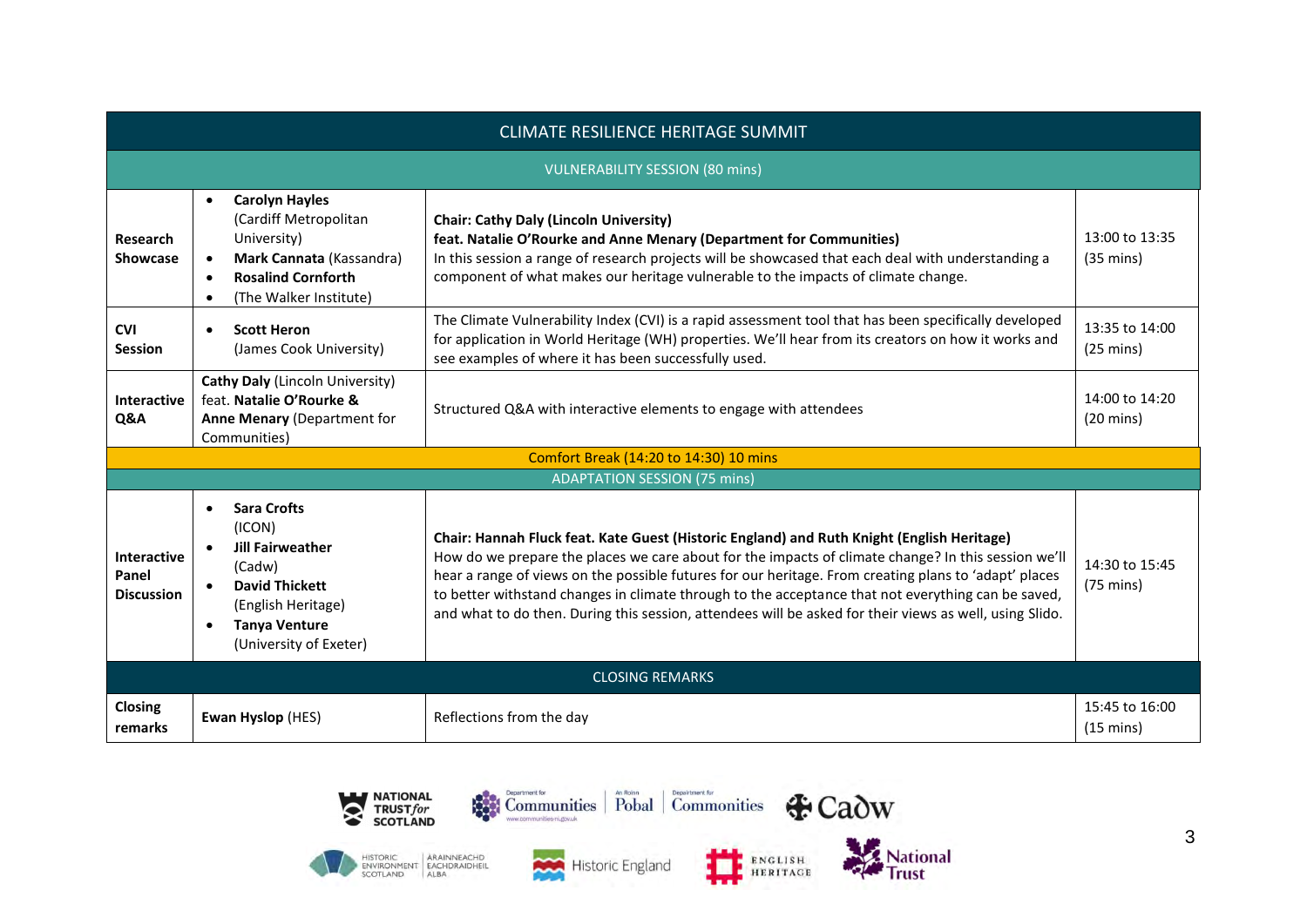## **OPENING** SESSION 10:00 to 10:35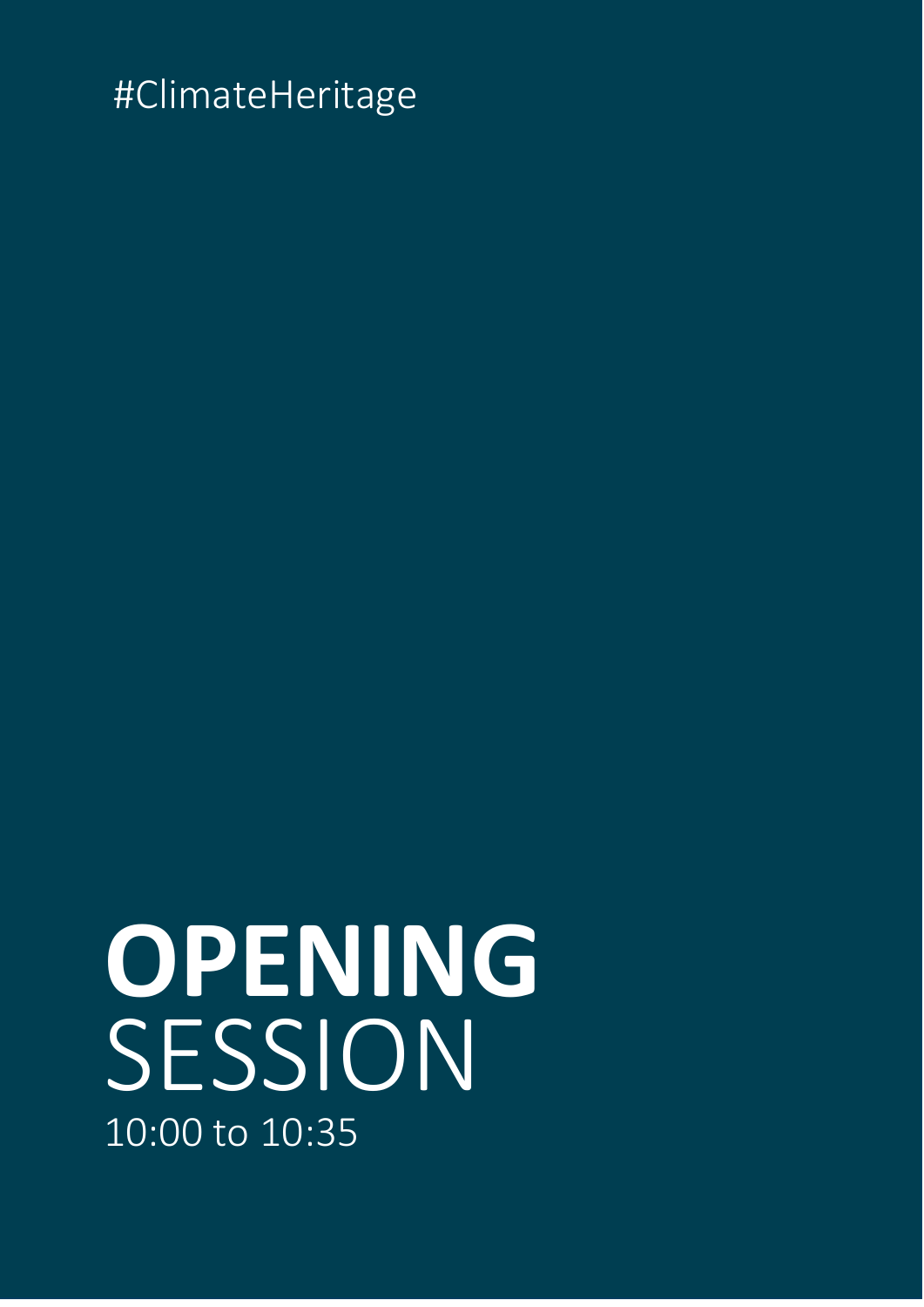## **Session plan:**

| <b>OPENING SESSION (30 mins) Chaired by Dr Ewan Hyslop</b> |                                                                               |                                       |  |
|------------------------------------------------------------|-------------------------------------------------------------------------------|---------------------------------------|--|
| <b>Summit</b>                                              | Ewan Hyslop                                                                   | 10:00 to 10:05                        |  |
| <b>Overview</b>                                            | (Head of Technical Research and Science, Historic Environment Scotland)       | $(5 \text{ mins})$                    |  |
| Welcome                                                    | <b>Jenny Gilruth MSP</b>                                                      | 10:05 to 10:15                        |  |
| <b>Address</b>                                             | (Minister for Culture, Europe and International Development)                  | $(10 \text{ mins})$                   |  |
| Keynote                                                    | Kathryn Brown<br>(Interim Director for Climate Action at the Wildlife Trusts) | 10:15 to 10:25<br>$(10 \text{ mins})$ |  |
| <b>Slido</b>                                               | David Harkin                                                                  | 10:25 to 10:35                        |  |
| Intro                                                      | (Climate Change Scientist, Historic Environment Scotland)                     | (10 mins)                             |  |

## **In this session:**

## **Dr Ewan Hyslop, Head of Technical Research and Science, Historic Environment Scotland**

Ewan is Head of Technical Research and Science at Historic Environment Scotland, where he manages technical programmes on historic buildings research, digital innovation, heritage science, and oversees the agency's climate change programme. Ewan is a co-chair of the international Climate Heritage Network and chair of the Climate Change Working Group under the Scottish Government's Strategy for the Historic Environment. In 2020 he was appointed Honorary Professor in the Faculty of Natural Sciences at the University of Stirling.

## **Ewan's top resources to share:**

- 1) A Guide to [Climate Change Impacts \(historicenvironment.scot\)](https://www.historicenvironment.scot/archives-and-research/publications/publication/?publicationId=843d0c97-d3f4-4510-acd3-aadf0118bf82)
- 2) [A Climate Change Risk Assessment \(historicenvironment.scot\)](https://eur01.safelinks.protection.outlook.com/?url=https%3A%2F%2Fwww.historicenvironment.scot%2Farchives-and-research%2Fpublications%2Fpublication%2F%3FpublicationId%3D55d8dde6-3b68-444e-b6f2-a866011d129a&data=04%7C01%7Cimogen.sambrook%40nationaltrust.org.uk%7Ceb94e05f79114b9c4e3b08d987f23828%7C0fba79b96423460d88eff9c3d4ca2e9f%7C0%7C0%7C637690298316123586%7CUnknown%7CTWFpbGZsb3d8eyJWIjoiMC4wLjAwMDAiLCJQIjoiV2luMzIiLCJBTiI6Ik1haWwiLCJXVCI6Mn0%3D%7C3000&sdata=KlrxplEbR8QegohSBRsYy096SH%2F3pzzxQjYMmq5FX6U%3D&reserved=0)
- 3) [Climate Action Plan \(historicenvironment.scot\)](https://www.historicenvironment.scot/about-us/what-we-do/climate-change/climate-action-plan/)

## **Jenny Gilruth MSP, Minister for Culture, Europe and International Development**

Jenny Gilruth MSP was appointed as the Minister for Culture, Europe and International Development in May 2021.

Brought up and educated in Fife, Jenny Gilruth is a graduate of Glasgow University, where she studied Politics and Sociology, and of Strathclyde University where she studied for her Postgraduate in Secondary Education (Modern Studies). Prior to being elected in 2016, Jenny worked for over a decade in education, most recently as a Head of Department in a Fife secondary school.

Prior to that, Jenny worked at Education Scotland as NQ lead for Modern Studies, supporting the development of the new qualifications and also as a Modern Studies teacher. Ms Gilruth was elected to represent the Mid Fife and Glenrothes Constituency at the 2016 election. She was previously the Minister for Europe and International Development.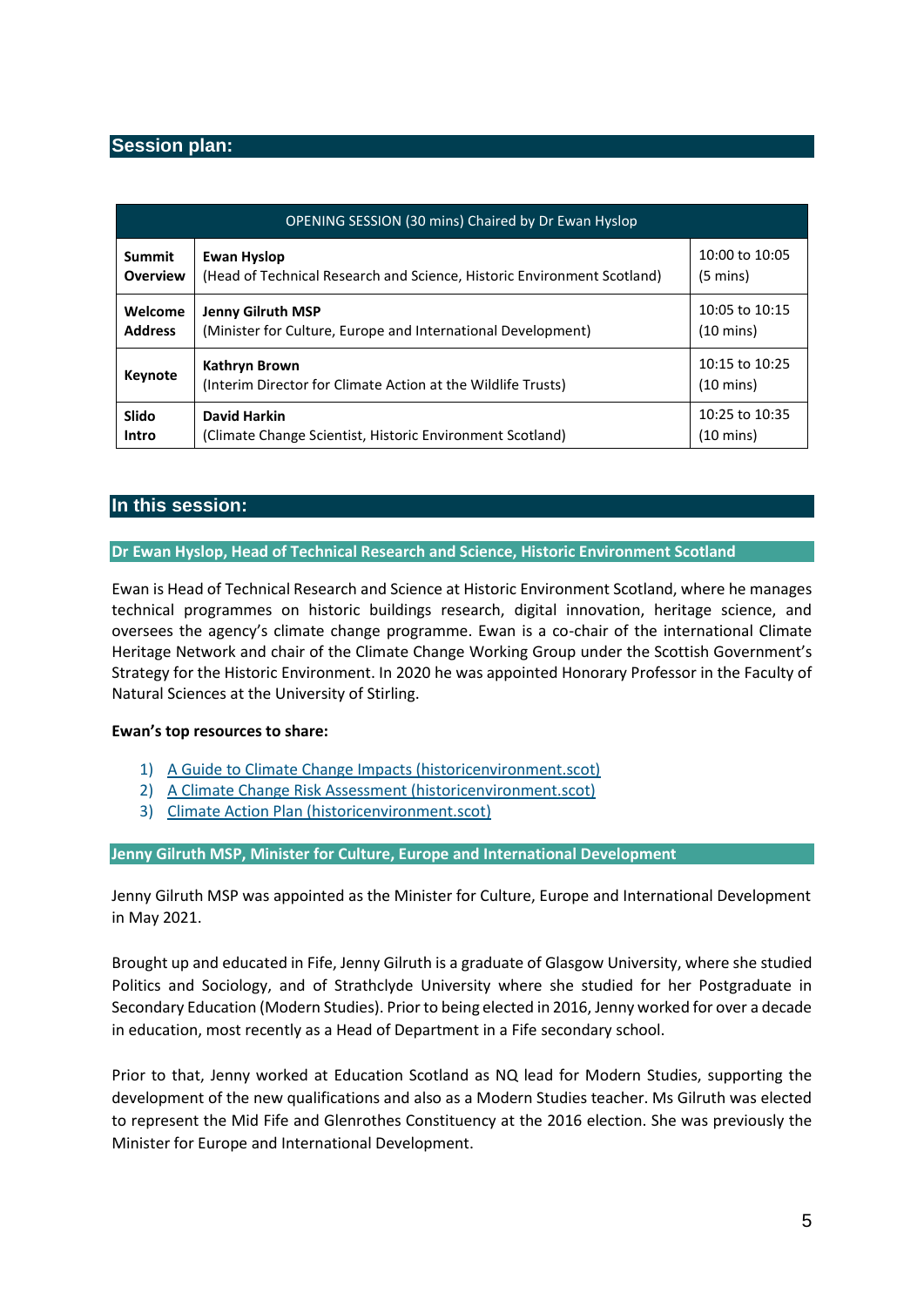## **Kathryn Brown, Acting Director, Wildlife Trusts**

Kathryn has worked for the past 20 years in a range of policy and evidence roles on climate change. She is currently the acting Director for Climate Change at the Wildlife Trusts. Previously, Kathryn was Head of Adaptation at the Climate Change Committee (CCC) where she directed the production of the UK's Independent Assessment of Climate Risk (CCRA3) and the CCC's analysis of progress in adapting to climate change in England. Prior to 2012, she worked for ten years at Defra in a range of roles on mitigation and adaptation, including as a lead negotiator for the EU.

## **Kathryn's top resource to share:**

1) [CCRA3 Summary of Risks to Cultural Heritage \(ukclimaterisk.org\)](https://www.ukclimaterisk.org/wp-content/uploads/2021/06/CCRA3-Briefing-Cultural-Heritage.pdf)

## **David Harkin, Climate Change Scientist, Historic Environment Scotland**

David is Historic Environment Scotland's in-house climate change scientist, with responsibility for understanding the risks and impacts associated with climate change, and what that means for the organisation and the properties in their care. David was one of the lead authors of HES' first Climate Change Risk Assessment (2018) of their Properties in Care and the Our Place in Time Guide to Climate Change Impacts on the Historic Environment (2019). More recently, David has been working to develop HES' first climate change adaptation plan – 'Climate Ready HES' – due to be published later in the year.

## **David's top resources to share:**

- 1) [UK Climate Change Projections Summary for Scotland \(adaptationscotland.org\)](https://www.adaptationscotland.org.uk/why-adapt/climate-trends-and-projections)
- 2) [The Adaptation Capability Framework \(adaptationscotland.org\)](https://www.adaptationscotland.org.uk/how-adapt/your-sector/public-sector/capability-framework-interactive)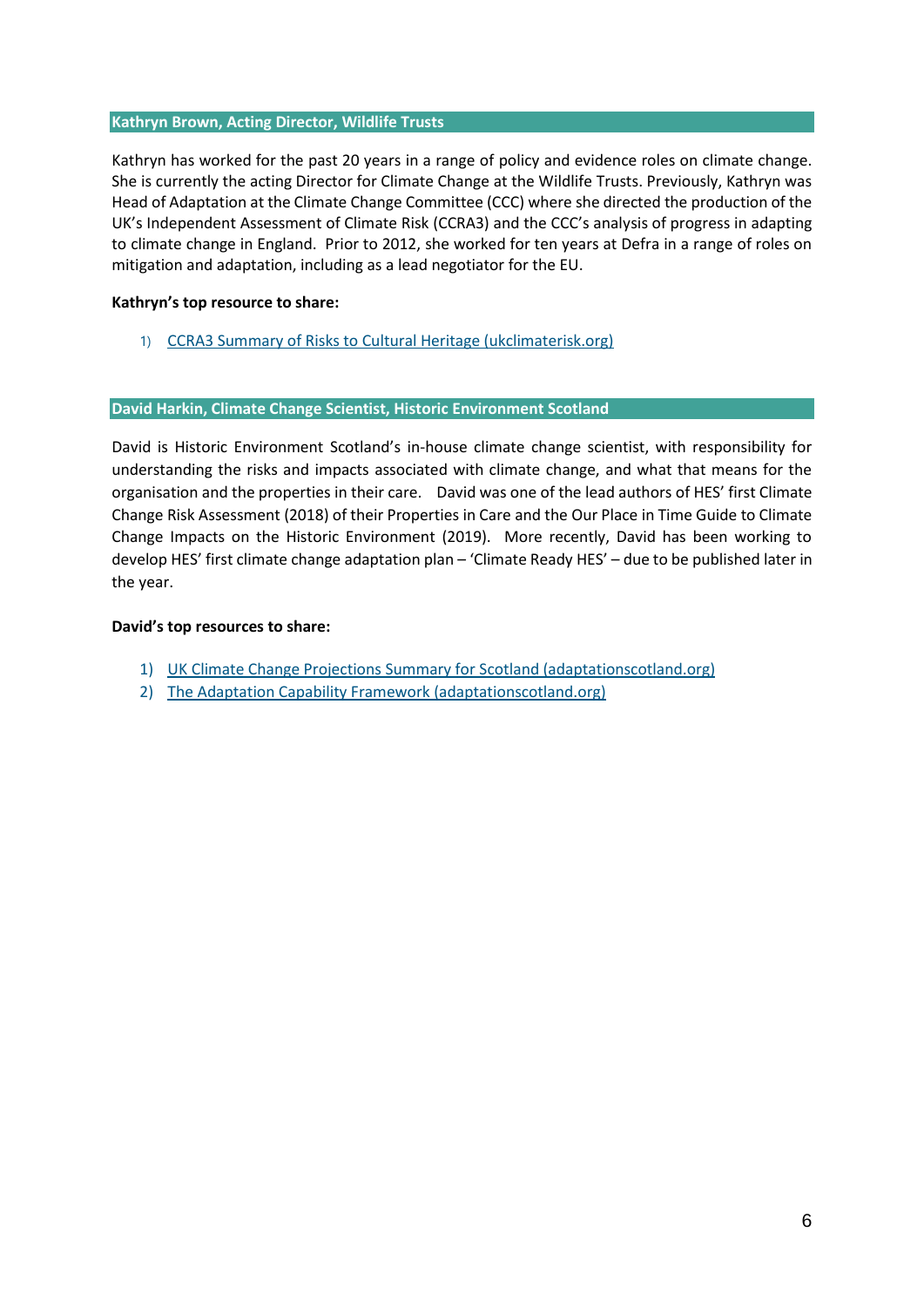## **HAZARD** SESSION 10:35 to 12:10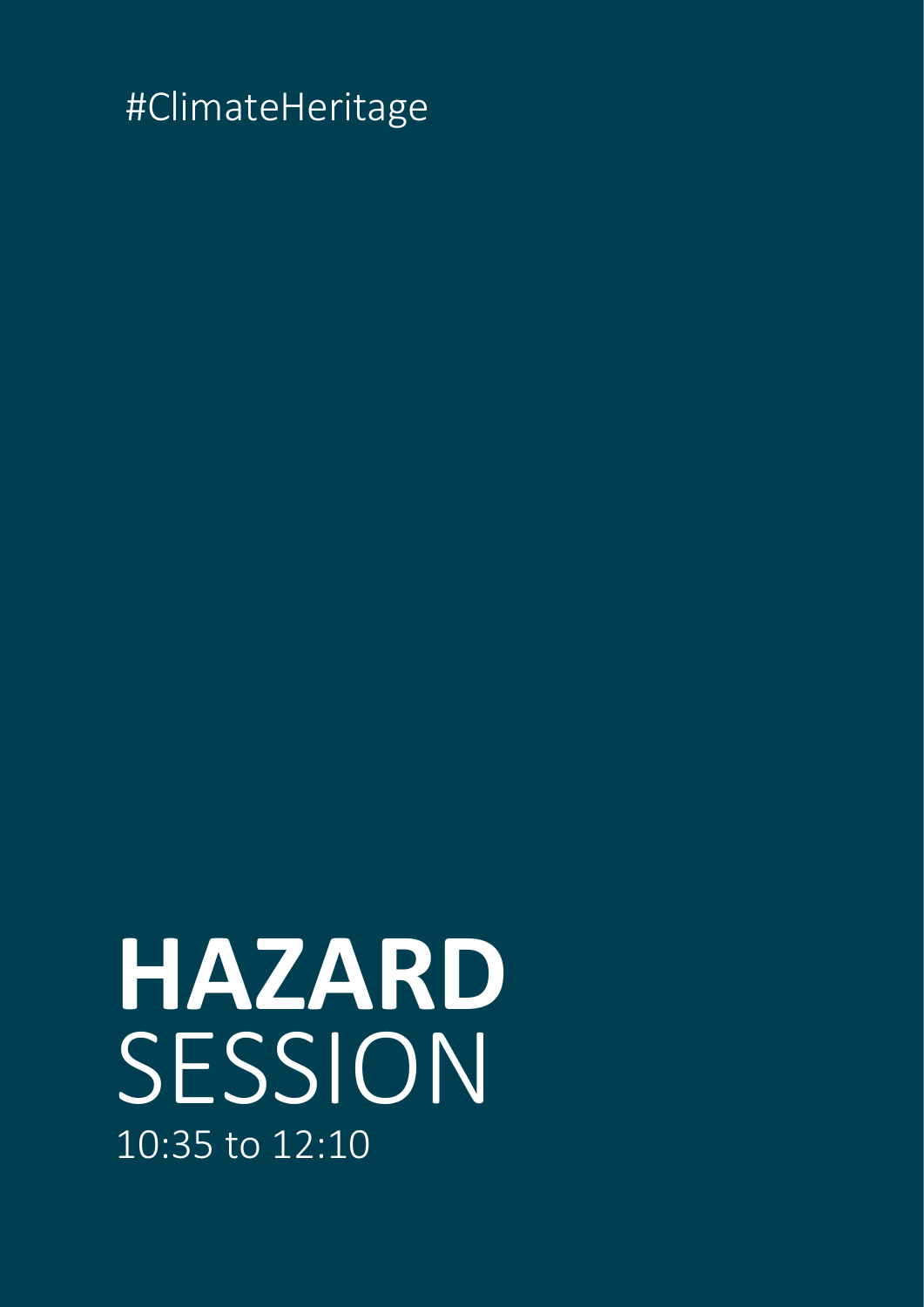## **Session plan:**

| <b>Fai Fung</b><br>Chair: Will Megarry (ICOMOS) feat. David Harkin<br>(Met Office)<br>What data is out there to help our sector<br><b>Kate Crowley</b><br>understand climate hazards? We'll hear about<br>$10:35$ to<br>Interactive<br>(University of Edinburgh)<br>cutting edge climate projections and their<br>Panel<br>11:25<br>possible uses, digging into the ground and<br><b>Neil Macdonald</b><br><b>Discussion</b><br>archives to track past climate change and what it<br>$(50 \text{ mins})$<br>(University of Liverpool)<br>might tell us about future. We'll also hear about<br>linking these data to disaster management and<br><b>Sarah Davies</b><br>thinking about the implications for cultural<br>(Aberystwyth University)<br>heritage.<br>Comfort Break (11:25 to 11:30) 5 mins<br>Co-hosted by the National Trust and 3keel, this<br>session will introduce the 'Hazard Map' - a tool<br>pioneered by National Trust and now under | <b>HAZARD SESSION (95 mins)</b> |  |  |  |  |  |
|----------------------------------------------------------------------------------------------------------------------------------------------------------------------------------------------------------------------------------------------------------------------------------------------------------------------------------------------------------------------------------------------------------------------------------------------------------------------------------------------------------------------------------------------------------------------------------------------------------------------------------------------------------------------------------------------------------------------------------------------------------------------------------------------------------------------------------------------------------------------------------------------------------------------------------------------------------|---------------------------------|--|--|--|--|--|
|                                                                                                                                                                                                                                                                                                                                                                                                                                                                                                                                                                                                                                                                                                                                                                                                                                                                                                                                                          |                                 |  |  |  |  |  |
|                                                                                                                                                                                                                                                                                                                                                                                                                                                                                                                                                                                                                                                                                                                                                                                                                                                                                                                                                          |                                 |  |  |  |  |  |
| further development with partners across the<br>Joshua Deru (3keel)<br>UK. The Hazard Map is a tool that can help<br>$11:30$ to<br><b>Hazard</b><br>organisations begin to understand their climate<br>12:10<br>Map<br>Imogen Sambrook & Matt<br><b>Session</b><br>hazard exposure and how rapid change might be<br>$(40 \text{ mins})$<br><b>Heard (National Trust)</b><br>across the country; through understanding<br>exposure, we can assess risk, vulnerability,<br>impact and the need to develop adaptation<br>strategies for our places.<br>Lunch Break (12:10 to 13:00) 50 mins                                                                                                                                                                                                                                                                                                                                                                 |                                 |  |  |  |  |  |

## **In the panel discussion:**

**Will Megarry, ICOMOS Focal Point for Climate Change and Heritage and Senior Lecturer at Archaeology and Paleoecology in the School of Natural and Built Environment, Queen's University Belfast**

Will is a landscape archaeologist, geographical information systems (GIS) and heritage management specialist with over 10 years commercial and academic experience. He has a particular interest in the application and transferability of geospatial technologies to archaeology and cultural heritage site management and protection, with a focus on the impacts of climate change. He is currently the ICOMOS Focal Point for Climate Change and Heritage. Will is also an active field archaeologist who has been working in Shetland for the last 10 years exploring stone tool production, settlement, and insularity on the edge of the European Neolithic.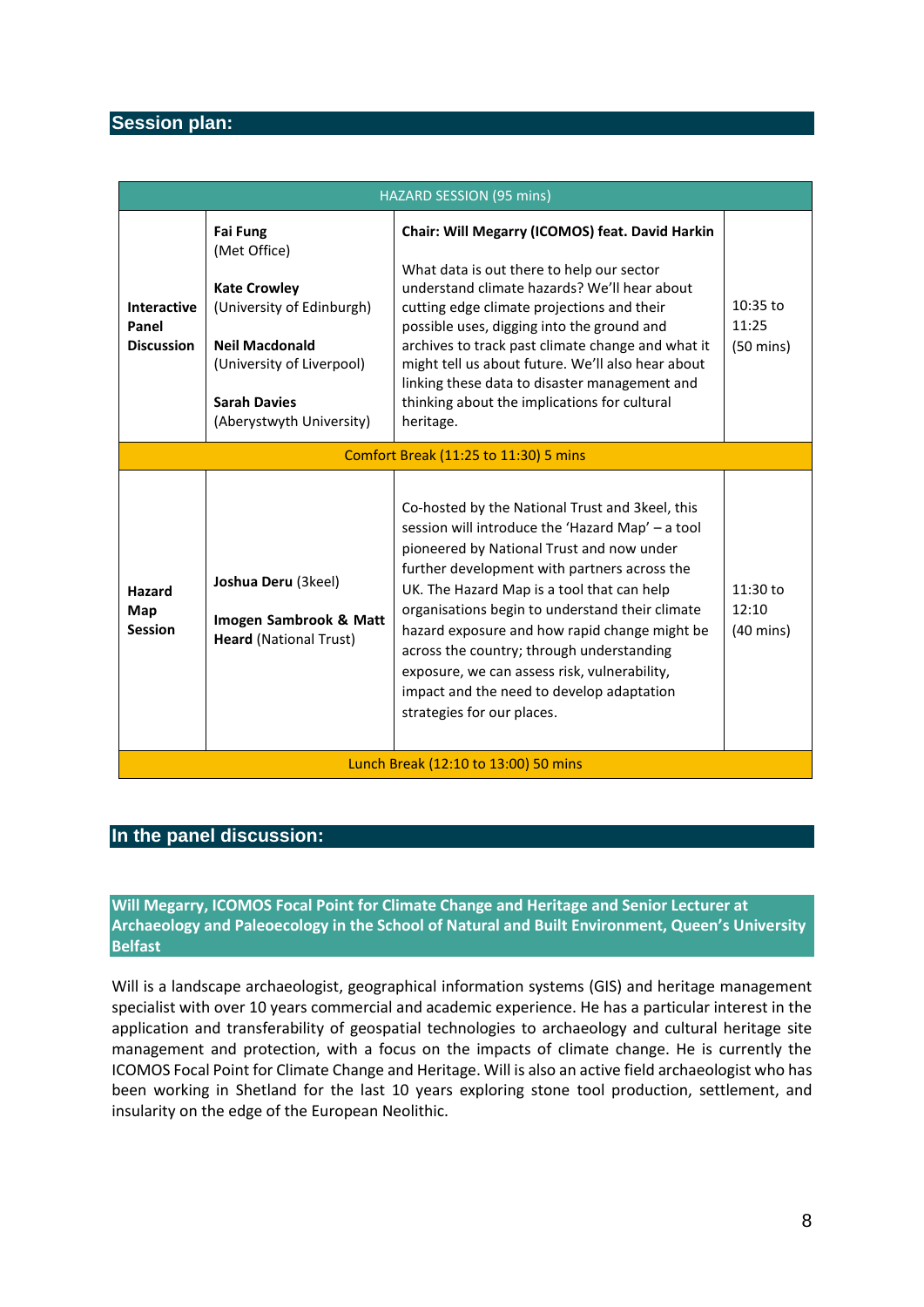## **Will's top resources to share:**

- 1) [Heritage on the Edge \(artsandculture.google.com\)](https://artsandculture.google.com/project/heritage-on-the-edge)
- 2) CVI Africa [Climate Heritage Vulnerability at African Heritage Sites \(cvi-africa.org\)](https://cvi-africa.org/)

**Fai Fung, Science manager for UKCP Science into Services, Met Office and Science Research Fellow, University of Bristol**

Fai has 18 years' experience in climate change adaptation and risk assessment with a focus on hydrological applications at the global and UK scale. He leads a team that provides the Defra-funded UKCP Climate Service which maintains and supports users of the UK Climate Projections. He and his team also carry out applied scientific research that endeavours to maximise the utility of climate model information to support adaptation decisions.

## **Fai's top resources to share:**

- 1) [UK Climate Projections \(metoffice.gov.uk\)](https://ukclimateprojections.metoffice.gov.uk/)
- 2) [UK Climate Projections User Interface \(metoffice.gov.uk\)](https://ukclimateprojections-ui.metoffice.gov.uk/)
- 3) [The UK Climate Resilience Programme \(ukclimateresilience.org\)](https://www.ukclimateresilience.org/)
- 4) [Future weather forecast for the year 2050 \(metoffice.gov.uk\)](https://www.metoffice.gov.uk/services/insights/future-weather-forecast-for-2050)

**Dr Kate Crowley, Co-Director of the Edinburgh Climate Change Institute and Lecturer in Climate Risk and Resilience, University of Edinburgh**

Kate is a Lecturer in Climate Risk and Resilience at the University of Edinburgh and joined the Edinburgh Climate Change Institute (ECCI) team in August 2020. She is Deputy Programme Director for the MSc in Carbon Management. As Co-Director, Kate aims to enable effective collaboration across the science-policy-practitioner interface for effective climate change adaptation and resilience.

## **Kate's top resources to share:**

- 1) [Future of Our Pasts \(ICOMOS.org\)](https://www.icomos.org/en/77-articles-en-francais/59522-icomos-releases-future-of-our-pasts-report-to-increase-engagement-of-cultural-heritage-in-climate-action)
- 2) [Climate Change Adaptation and Cultural Heritage \(ed.ac.uk\)](https://blogs.ed.ac.uk/climate_culture/)
- 3) [Cultural Heritage and Climate Change Adaptation \(pcancities.org.uk\)](https://pcancities.org.uk/cultural-heritage-and-climate-change-adaptation)

## **Professor Neil Macdonald, Professor, University of Liverpool**

Neil is Professor of Geography at the University of Liverpool. His research focuses on developing a better understanding of how climatological, hydrological and geophysical extremes are recorded and have historically impacted societies. It explores how individuals and communities have historically adapted and responded to extreme weather, but also periods of mundane weather. The research spans several centuries using a range of information sources including archives, epigraphic markings, environmental reconstruction, and instrumental information.

## **Neil's top resources to share:**

- 1) [The CLANDAGE Project \(liverpool.ac.uk\)](https://www.liverpool.ac.uk/geography-and-planning/research/clandage/)
- 2) The [TEMPEST Database \(nottingham.ac.uk\)](https://www.nottingham.ac.uk/geography/extreme-weather/search/)
- 3) [Chronology of British Hydrological Events \(cbhe.hydrology.org.uk\)](https://www.cbhe.hydrology.org.uk/)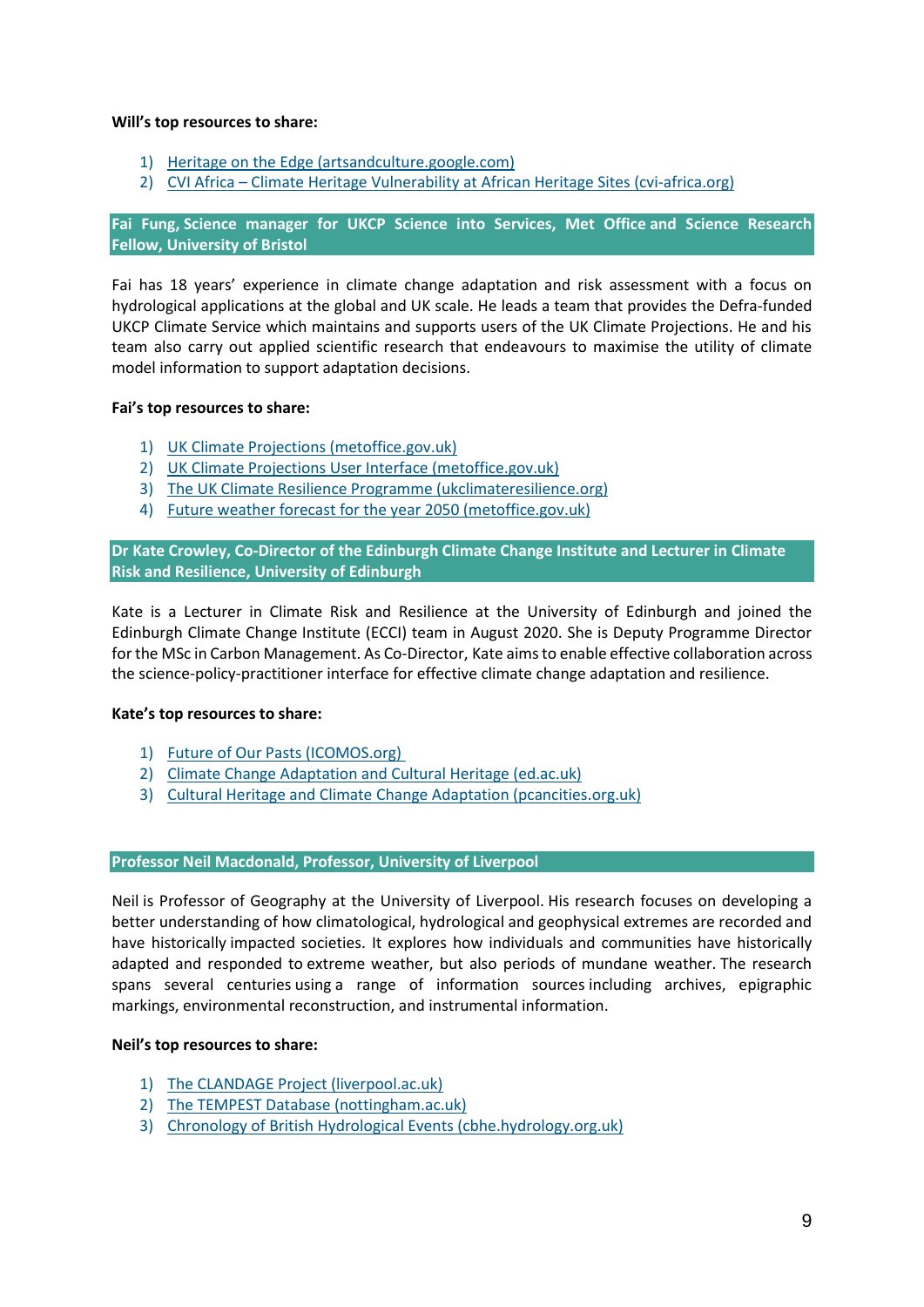## **Professor Sarah Davies, Head of Department, Geography and Earth Sciences, Aberystwyth University**

Sarah is Professor and Head of the Department of Geography and Earth Sciences at Aberystwyth University. Sarah's research focuses on human-environment interactions and climate variability over a range of timescales, from the recent historical past to millennia. She leads the Aberystwyth University contribution to the EU Ireland-Wales programme funded CHERISH project, which brings together geographers, archaeologists and geoscientists to investigate the impacts of climate change on coastal heritage around Ireland and Wales.

## **In the hazard map session:**

## **Josh Deru, Climate Change Consultant, 3Keel LLP**

Josh works as part of the Climate Change team at 3Keel, specialising in technical research and analysis, communication of complex data, and strategic climate guidance. His work focuses on accelerating climate action and sparking genuine, systemic change across public, private and NGO sectors. Josh has worked extensively with the heritage sector to develop strategies for mitigation of and adaptation to the climate crisis and led the development of the hazard maps and risk framework.

## **Josh's top resources to share:**

- 1) A game changer' [3Keel and National Trust map climate risks to](https://eur01.safelinks.protection.outlook.com/?url=https%3A%2F%2Fwww.3keel.com%2Fclimate-risk-mapping%2F&data=04%7C01%7Cimogen.sambrook%40nationaltrust.org.uk%7Ceb94e05f79114b9c4e3b08d987f23828%7C0fba79b96423460d88eff9c3d4ca2e9f%7C0%7C0%7C637690298316113621%7CUnknown%7CTWFpbGZsb3d8eyJWIjoiMC4wLjAwMDAiLCJQIjoiV2luMzIiLCJBTiI6Ik1haWwiLCJXVCI6Mn0%3D%7C3000&sdata=4kioXVPT%2Ftu6tbuUXVadpj3sPNJhzjH2EvXq3OdYHd4%3D&reserved=0) historic UK sites [\(3keel.com\)](https://eur01.safelinks.protection.outlook.com/?url=https%3A%2F%2Fwww.3keel.com%2Fclimate-risk-mapping%2F&data=04%7C01%7Cimogen.sambrook%40nationaltrust.org.uk%7Ceb94e05f79114b9c4e3b08d987f23828%7C0fba79b96423460d88eff9c3d4ca2e9f%7C0%7C0%7C637690298316113621%7CUnknown%7CTWFpbGZsb3d8eyJWIjoiMC4wLjAwMDAiLCJQIjoiV2luMzIiLCJBTiI6Ik1haWwiLCJXVCI6Mn0%3D%7C3000&sdata=4kioXVPT%2Ftu6tbuUXVadpj3sPNJhzjH2EvXq3OdYHd4%3D&reserved=0)
- 2) [A Climate Change Risk Assessment \(historicenvironment.scot\)](https://eur01.safelinks.protection.outlook.com/?url=https%3A%2F%2Fwww.historicenvironment.scot%2Farchives-and-research%2Fpublications%2Fpublication%2F%3FpublicationId%3D55d8dde6-3b68-444e-b6f2-a866011d129a&data=04%7C01%7Cimogen.sambrook%40nationaltrust.org.uk%7Ceb94e05f79114b9c4e3b08d987f23828%7C0fba79b96423460d88eff9c3d4ca2e9f%7C0%7C0%7C637690298316123586%7CUnknown%7CTWFpbGZsb3d8eyJWIjoiMC4wLjAwMDAiLCJQIjoiV2luMzIiLCJBTiI6Ik1haWwiLCJXVCI6Mn0%3D%7C3000&sdata=KlrxplEbR8QegohSBRsYy096SH%2F3pzzxQjYMmq5FX6U%3D&reserved=0)
- 3) [3Keel Twitter](https://twitter.com/3keelllp?lang=en) / [Josh's Twitter](https://twitter.com/hiroshideru)

## **Imogen Sambrook, MSc MCIfA IHBC, National Heritage & Climate Consultant, National Trust**

Imogen is a heritage consultant with background in archaeology, environmental science and masterplanning. Her previous work areas include heritage at risk, heritage in the farmed environment, environmental management and technology, master-planning for large estates and heritage significance and impact assessments. Now working on the adaptation approach for the National Trust's assets and activity in order to build climate resilience across our places.

## **Imogen's top resources to share:**

- 1) [Tackling Climate Change Together \(nationaltrust.org.uk\)](https://www.nationaltrust.org.uk/features/tackling-climate-change-together)
- 2) [Climate Change Adaptation Manual \(naturalengland.org\)](http://publications.naturalengland.org.uk/publication/5679197848862720)
- 3) [Managing Change in the Historic Environment: Windows \(historicenvironment.scot\)](https://www.historicenvironment.scot/archives-and-research/publications/publication/?publicationid=3425bb51-8a55-4f99-b7aa-a60b009fbca2)

## **Professor Matt Heard, National Specialist Land Use & Ecosystem Services, National Trust**

Matt is a terrestrial ecologist whose research covers fundamental and applied areas. He has led UK and international collaborative research projects focused on environmental change impacts on populations, community interactions, ecosystem function and resilience. He currently is working on strategic approaches for management of the National Trust's land assets and activity in order to deliver nature recovery and climate resilience.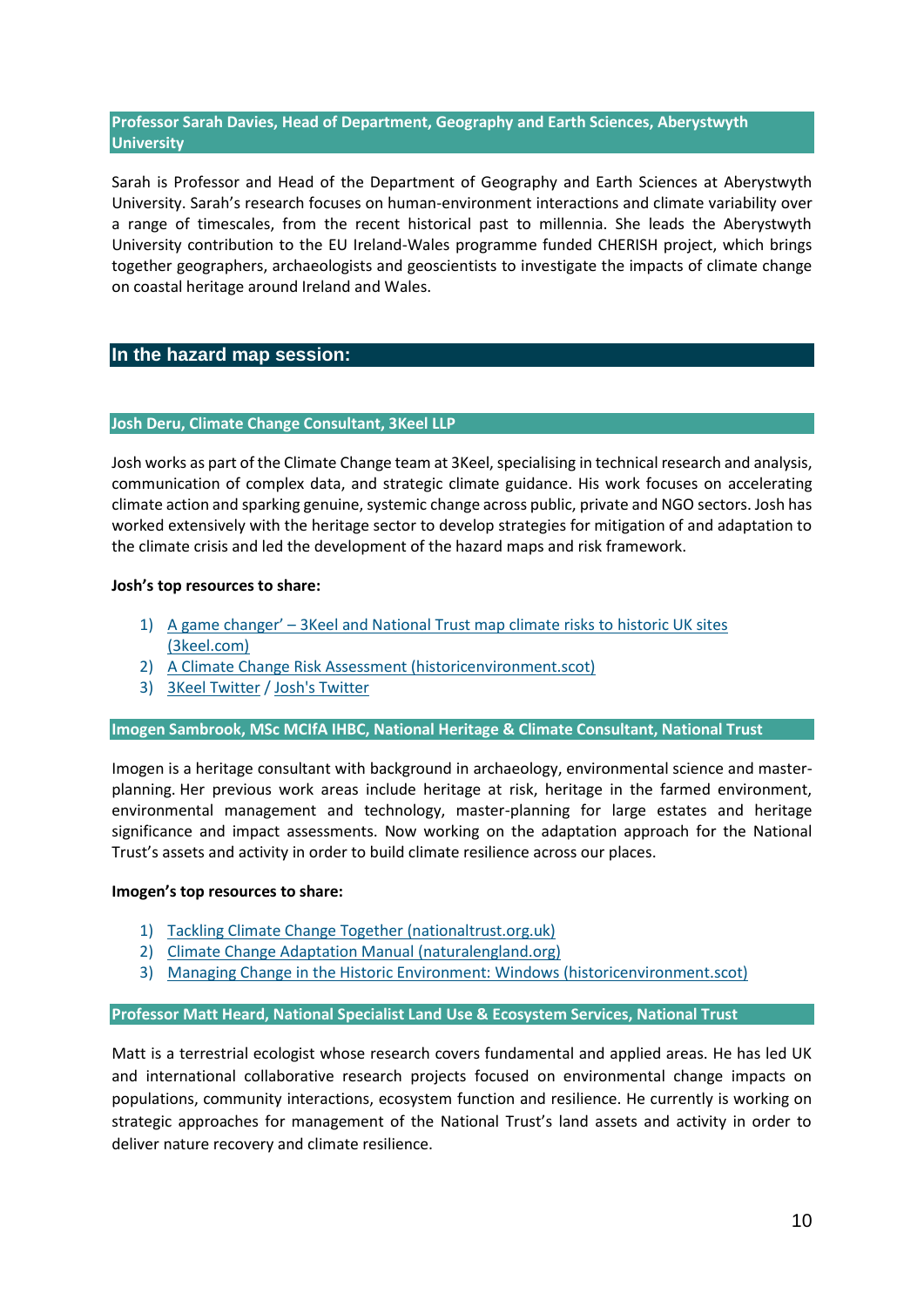**VULNERABILITY** SESSION 13:00 to 14:20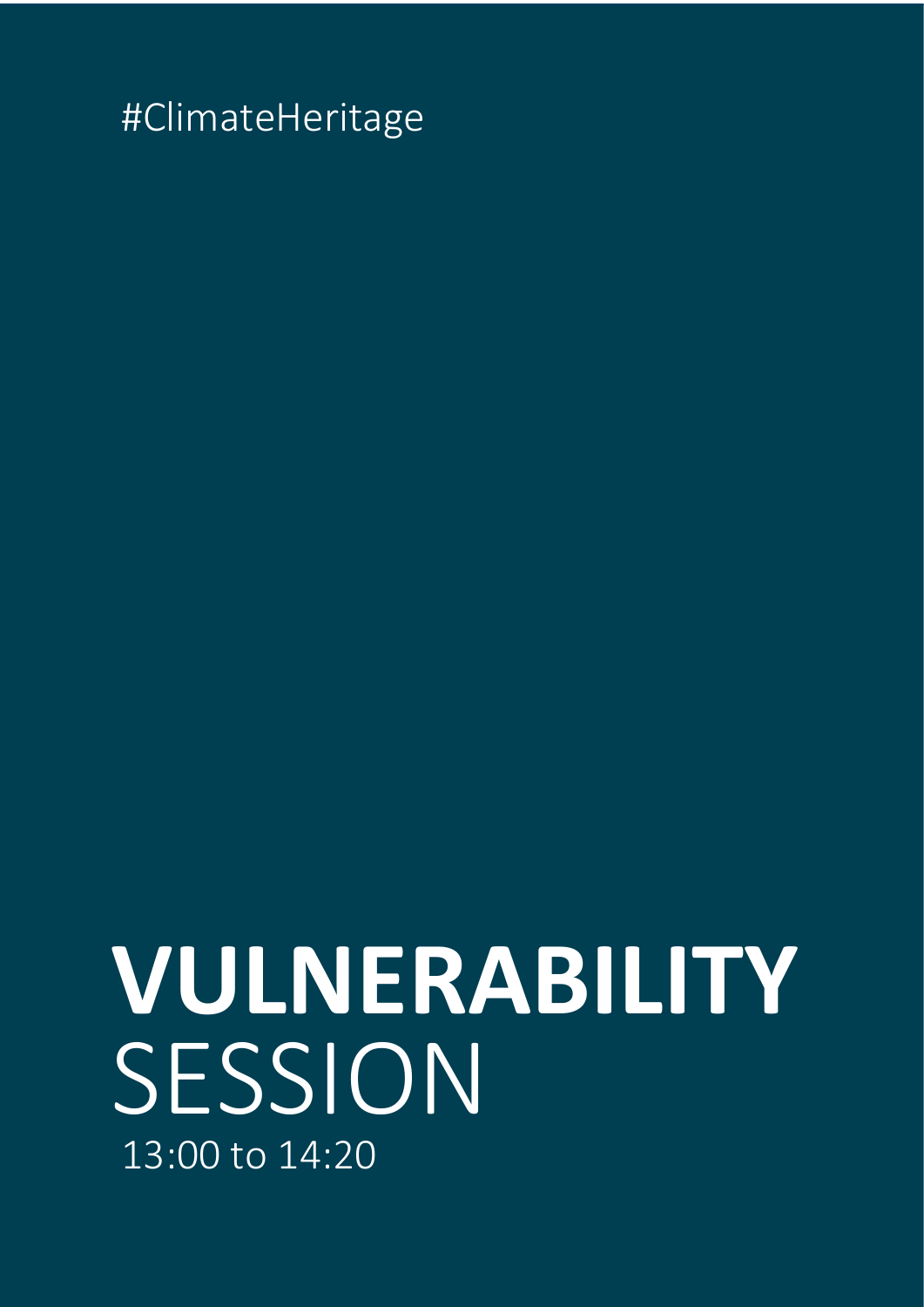## **Session plan:**

| <b>VULNERABILITY SESSION (80 mins)</b> |                                                                                                       |                                                                                                                                                                                                                                                                                                                             |                                       |
|----------------------------------------|-------------------------------------------------------------------------------------------------------|-----------------------------------------------------------------------------------------------------------------------------------------------------------------------------------------------------------------------------------------------------------------------------------------------------------------------------|---------------------------------------|
| Research<br><b>Showcase</b>            | <b>Carolyn Hayles</b><br>(Cardiff Metropolitan<br>University)<br><b>Mark Cannata</b><br>(Kassandra)   | Chair: Cathy Daly (Lincoln University) feat.<br><b>Natalie O'Rourke and Anne Menary</b><br>(Department for Communities)<br>In this session a range of research projects will<br>be showcased that each deal with<br>understanding a component of what makes our<br>heritage vulnerable to the impacts of climate<br>change. | 13:00 to 13:35<br>$(35 \text{ mins})$ |
|                                        | <b>Rosalind Cornforth</b><br>(The Walker Institute)                                                   |                                                                                                                                                                                                                                                                                                                             |                                       |
| <b>CVI</b><br><b>Session</b>           | <b>Scott Heron</b><br>(James Cook<br>University)                                                      | The Climate Vulnerability Index (CVI) is a rapid<br>assessment tool that has been specifically<br>developed for application in World Heritage<br>(WH) properties. We'll hear from its creators on<br>how it works and see examples of where it has<br>been successfully used.                                               | 13:30 to 14:00<br>$(25 \text{ mins})$ |
| Interactive<br>Q&A                     | Cathy Daly feat. feat.<br>Natalie O'Rourke &<br><b>Anne Menary</b><br>(Department for<br>Communities) | Structured Q&A with interactive elements to<br>engage with attendees                                                                                                                                                                                                                                                        | 14:00 to 14:20<br>$(20 \text{ mins})$ |

## **In the research showcase:**

## **Dr Cathy Daly, Senior Lecturer in Conservation, University of Lincoln and Research Consultant, Carrig Conservation Ltd.**

Cathy divides her time between being a senior lecturer in conservation at the University of Lincoln and a research consultant with Carrig Conservation International. Cathy's doctoral research focussed on assessing the vulnerability of Ireland's World Heritage sites to climate change. She was lead author of the government of Ireland's Climate Change Adaptation Strategy for Built and Archaeological Heritage in 2019, is a bureau member of the ICOMOS International working group on CC and co-leads the WG4 HiCLIP project for the Climate Heritage Network.

## **Cathy's top resources to share:**

- 1) [Preliminary results from a legacy indicator tool for measuring climate change related](https://heritagesciencejournal.springeropen.com/articles/10.1186/s40494-019-0274-x)  [impacts on built heritage | Heritage Science \(springeropen.com\)](https://heritagesciencejournal.springeropen.com/articles/10.1186/s40494-019-0274-x)
- 2) [A Framework for Assessing the Vulnerability of Cultural Heritage Sites to Climate Change](https://ipstore.lincoln.ac.uk/product/a-framework-for-assessing-the-vulnerability-of-cultural-heritage-sites-to-climate-change)  [available from IP Store \(lincoln.ac.uk\)](https://ipstore.lincoln.ac.uk/product/a-framework-for-assessing-the-vulnerability-of-cultural-heritage-sites-to-climate-change)
- 3) [Climate Change Adaptation Sectoral Plan for Built and Archaeological Heritage \(Department](https://assets.gov.ie/75639/a0ad0e1d-339c-4e11-bc48-07b4f082b58f.pdf)  [of Culture Heritage and the Gaeltacht\)](https://assets.gov.ie/75639/a0ad0e1d-339c-4e11-bc48-07b4f082b58f.pdf)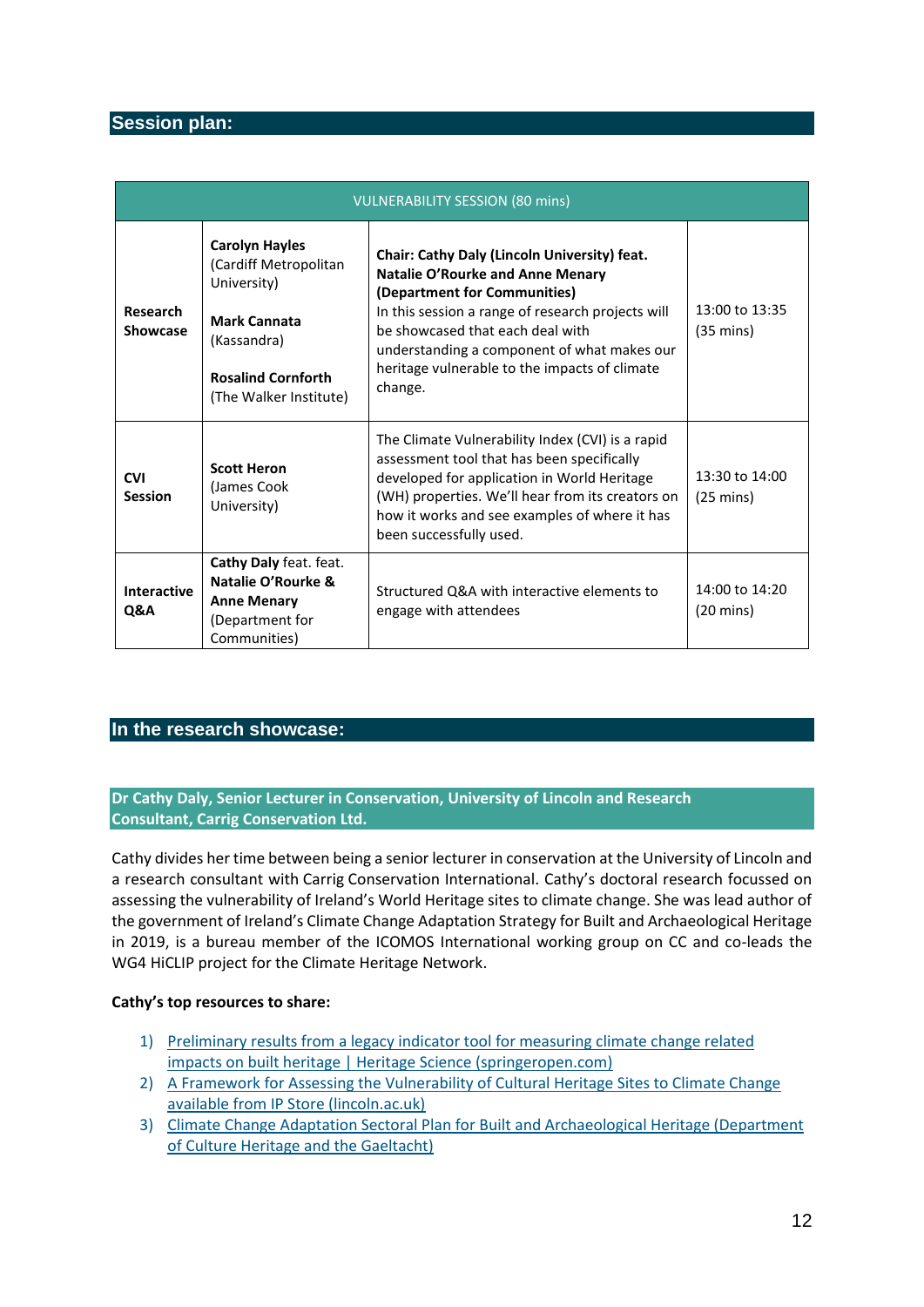**Carolyn Hayles, Professor of Environmental and Sustainable Design for the Built Environment, Cardiff School of Art and Design, Cardiff Metropolitan University**

Carolyn completed her PhD on the weathering and conservation of historic building stone, a project funded by the Getty Foundation, at the University of Glasgow between 1992-5. She subsequently spent eight years at BRE Scotland, specialising in Built Heritage research. Since 2004, Carolyn has been employed in academia, working internationally as well as in the UK. She has a particular research interest in education for sustainability and the development and delivery of sustainable decisionmaking approaches and frameworks. Carolyn is currently a Professor at Cardiff Metropolitan University and a Welsh Government Research Fellow, investigating how resilient buildings in the UK and Wales are to the challenges associated with a changing climate.

**Mark Cannata, CEO and co-founder, Kassandra Srls**

Mark established Kassandra with Antonio Stornello in 2019. Mark is an architect and has over twenty years' experience in practice. He founded his architectural practice, Zero Zero, in 2013 in New Zealand and opened the Italian office in 2015. Mark has been responsible for the delivery of projects that often involve careful interventions in historic contexts, such as London's King's Cross Station. Mark is currently a member of the Twentieth Century Society, the Society for Protection of Ancient Buildings and a committee member for the UK of Europa Nostra, the pan-European Federation for Cultural Heritage Organizations. His focus is combining Sustainability and Heritage: he has been for many years an Architect accredited in building Conservation and is also a LEED AP® BD+C.

## **Mark's top resources to share:**

- 1) [The Kassandra Project \(kassandraproject.org\)](http://www.kassandraproject.org/)
- 2) [The Kassandra Project Twitter \(twitter.com\)](https://twitter.com/kassandra_IDSS)
- 3) [The Kassandra Project Linked In \(linkedin.com\)](https://www.linkedin.com/company/kassandraproject)
- 4) [The Kassandra Project Facebook \(facebook.com\)](https://www.facebook.com/kassandra.IDSS)

**Professor Rosalind Cornforth, Director, Walker Institute at the University of Reading**

Rosalind is the Director of the Walker Institute which carries out global interdisciplinary research and innovative capacity building to advance knowledge and deliver a better understanding of future climate and its impacts. The Institute bridges the gap between primary science and its applications in public and private sector policy, by developing tools that allow non-experts to engage with evidencebased scenarios, evaluate risk and plan accordingly. Rosalind has proven leadership expertise working on the ground in developing countries, designing early warning systems and implementing large-scale interdisciplinary projects around managing for climate resilience.

## **Rosalind's top resources to share:**

- 1) [Gather Town for the UKRI COP26 Resilience Programme \(gather.town\)](https://gather.town/invite?token=uw2sQjxBe_DnWocrEnHihB5HqPhiIao9)
- 2) [Storylines for decision-making: climate and food security in Namibia \(tandfonline.com\)](https://www.tandfonline.com/doi/full/10.1080/17565529.2020.1808438)
- 3) [Learning To Co-Produce \(walker.ac.uk\)](http://www.walker.ac.uk/academy/login/)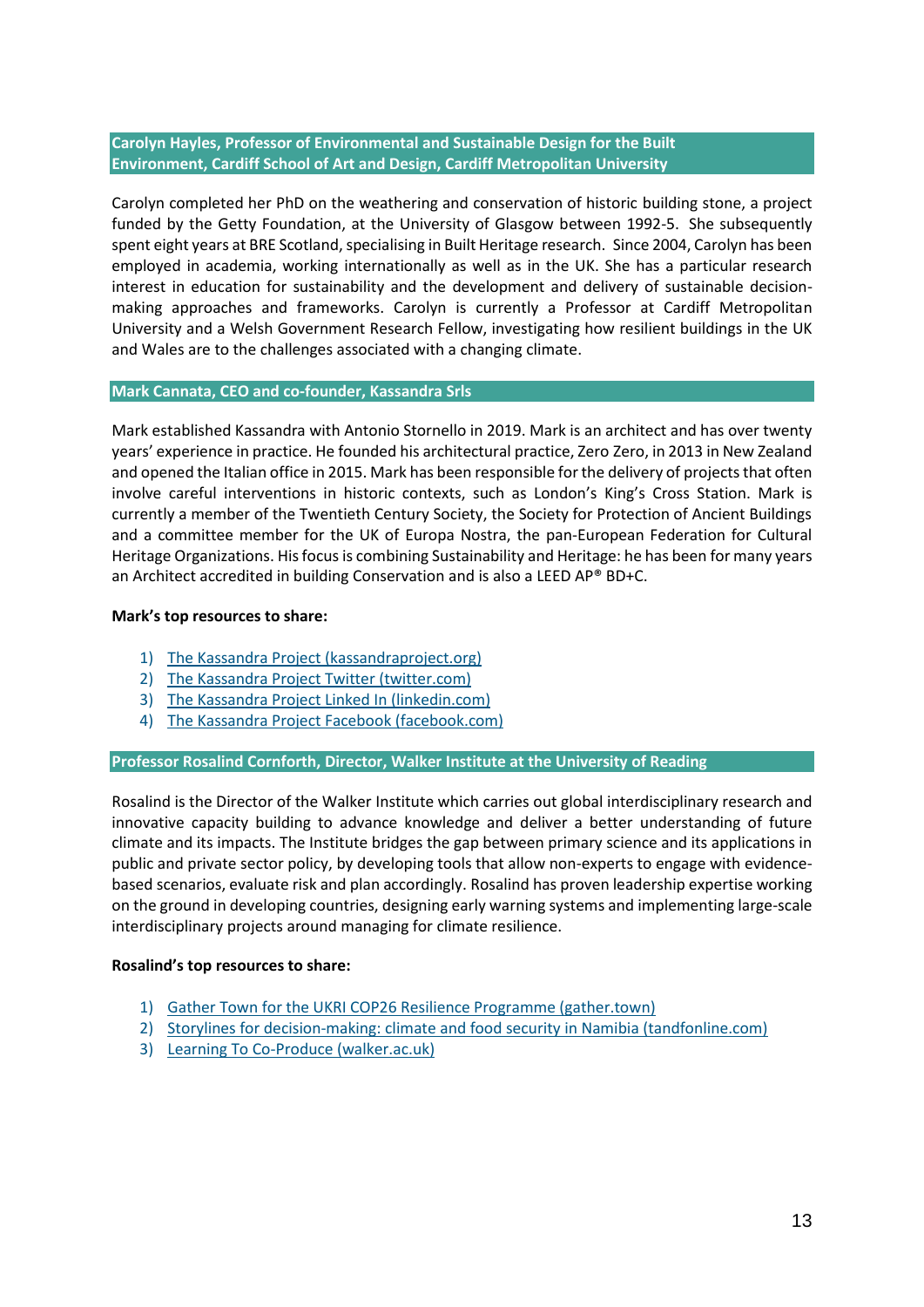## **In the CVI session:**

## **Scott Heron, Associate Professor in Physics, College of Science and Engineering, James Cook University**

Scott Heron is an environmental physicist who researches coastal oceanography and its linkages with ecology and society. His on-going work investigates effects of climate change on marine ecosystems, and on natural and cultural heritage, particularly through co-developing and applying the Climate Vulnerability Index (CVI).

## **Jon Day, Adjunct Senior Research Fellow, ARC Centre of Excellence for Coral Reef Studies, James Cook University**

Jon Day was an Australian protected area planner and manager for 39 years; the last 28 years were in the Great Barrier Reef Marine Park. Following his retirement in 2014, Jon completed a PhD at James Cook University and co-developed the Climate Vulnerability Index (CVI), a rapid assessment tool applicable to all types of World Heritage properties.

## **Scott and Jon's top resources to share:**

- 1) [CVI Update Newsletters \(cvi-heritage.org\)](https://cvi-heritage.org/updates)
- 2) [CVI for Our World Heritage: Sustainability \(youtube.com\)](https://youtu.be/SFQJ9R0Ybc8)
- 3) Climate Risk Assessment for the Heart of Neolithic Orkney World Heritage Site [\(historicenvironment.scot\)](https://www.historicenvironment.scot/hono-cvi)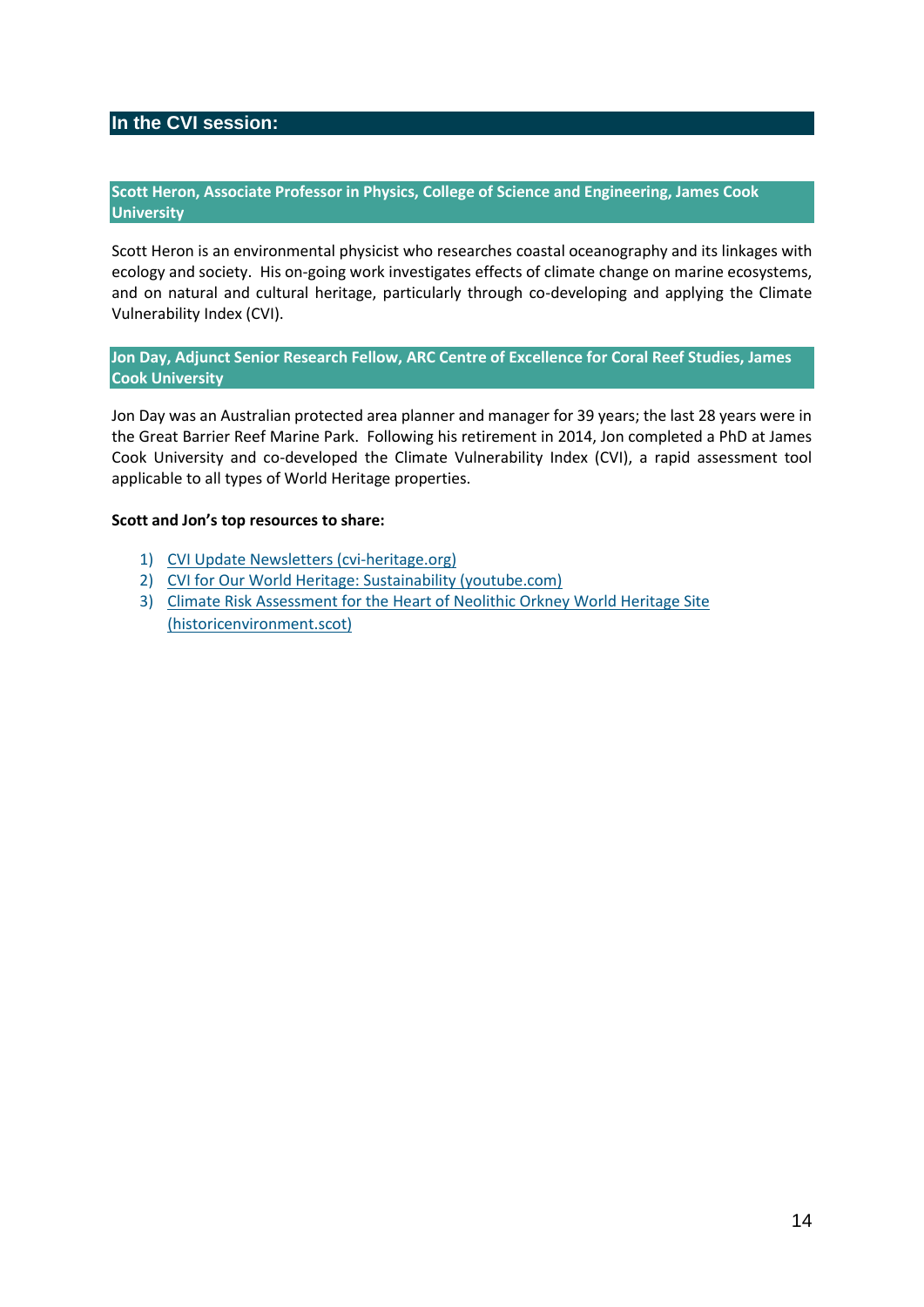## **ADAPTATION** SESSION 14:30 to 15:45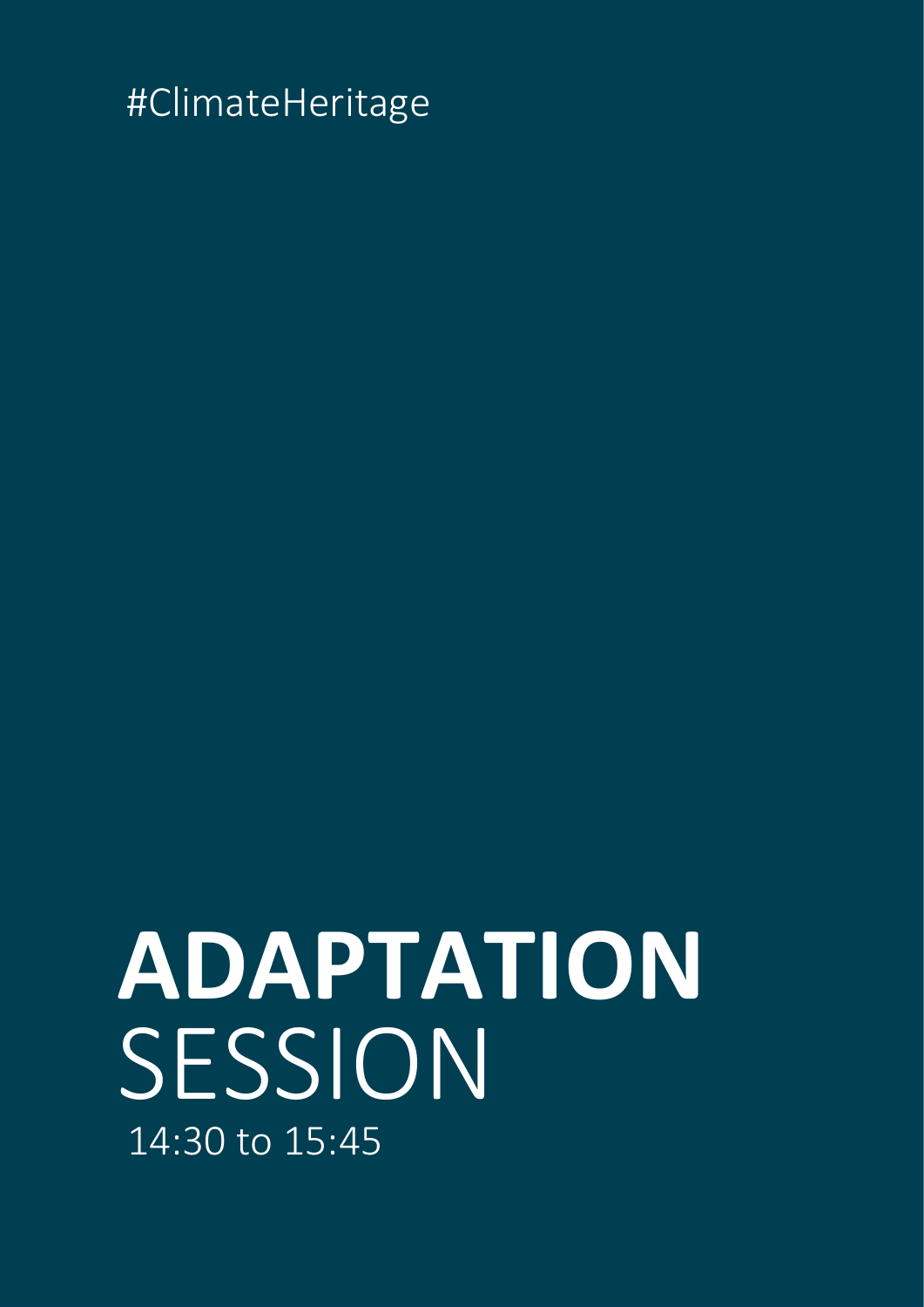## **Session Plan:**

| <b>ADAPTATION SESSION (80 mins)</b> |                                                                                        |                                                                                                                                                                                                  |                             |  |
|-------------------------------------|----------------------------------------------------------------------------------------|--------------------------------------------------------------------------------------------------------------------------------------------------------------------------------------------------|-----------------------------|--|
|                                     | <b>Sara Crofts</b><br>(ICON)                                                           | Chair: Hannah Fluck (Historic England) feat.<br>Kate Guest (Historic England) and Ruth Knight<br>(English Heritage)                                                                              |                             |  |
| Interactive<br>Panel                | <b>Jill Fairweather</b><br>(Cadw)                                                      | How do we prepare the places we care about<br>for the impacts of climate change? In this<br>session we'll hear a range of views on the                                                           | 14:30 to 15:45<br>(70 mins) |  |
| <b>Discussion</b>                   | <b>David Thickett</b><br>(English Heritage)<br><b>Tanya Venture</b>                    | possible futures for our heritage. From creating<br>plans to 'adapt' places to better withstand<br>changes in climate through to the acceptance<br>that not everything can be saved, and what to |                             |  |
|                                     | (University of Exeter)                                                                 | do then. During this session, attendees will be<br>asked for their views as well, using slide.                                                                                                   |                             |  |
| <b>Closing</b><br><b>Remarks</b>    | Ewan Hyslop (Head of Technical Research and Science, Historic<br>Environment Scotland) |                                                                                                                                                                                                  | 15:45 to 16:00              |  |

## **In the Interactive Panel Discussion:**

### **Dr Hannah Fluck, Head of Environmental Strategy, Historic England**

Hannah oversees Historic England's strategic work on cli mate change and is author of Historic England's first Climate Change Adaptation report. She is a contributing author to the third UK Climate Change Risk Assessment, a reviewer of the IPCC special report on Climate Change and Land and is a selected participant of the ICOMOS/IPCC/UNESCO Co-Sponsored Meeting on Culture, Heritage and Climate Change. She is also a founding steering committee member of the Climate Heritage Network.

## **Hannah's top resources to share:**

- 1) [Climate Change Adaptation Report \(historicengland.org.uk\)](https://historicengland.org.uk/research/results/reports/28-2016)
- 2) [Independent Assessment of UK Climate Risk \(CCRA3\) \(ukclimaterisk.org\)](https://www.ukclimaterisk.org/)
- 3) [When Loss is More: From Managed Decline to Adaptive Release \(tandfonline.com\)](https://www.tandfonline.com/doi/full/10.1080/17567505.2021.1957263?src=)

### **Sara Crofts, Chief Executive, Icon (the Institute of Conservation)**

Sara trained as an architect and specialised in historic building conservation. After gaining experience in the repair of historic buildings she moved into the voluntary sector taking on roles at the SPAB and the Heritage Lottery Fund. She is now Chief Executive of Icon, chair of Europa Nostra UK and a member of the Climate Heritage Network Steering Committee.

### **Sara's top resources to share:**

- 1) [Conservation and Sustainability \(icon.org.uk\)](https://www.icon.org.uk/resource/conservation-and-sustainability.html)
- 2) Sustainable Museum [Lighting Q&A \(icon.org.uk\)](https://www.icon.org.uk/resource/sustainable-museum-lighting-q-a.html)
- 3) [Icon Environmental Sustainability Network: Green Solvents Webinar](https://www.icon.org.uk/resource/icon-environmental-sustainability-network-green-solvents-webinar.html)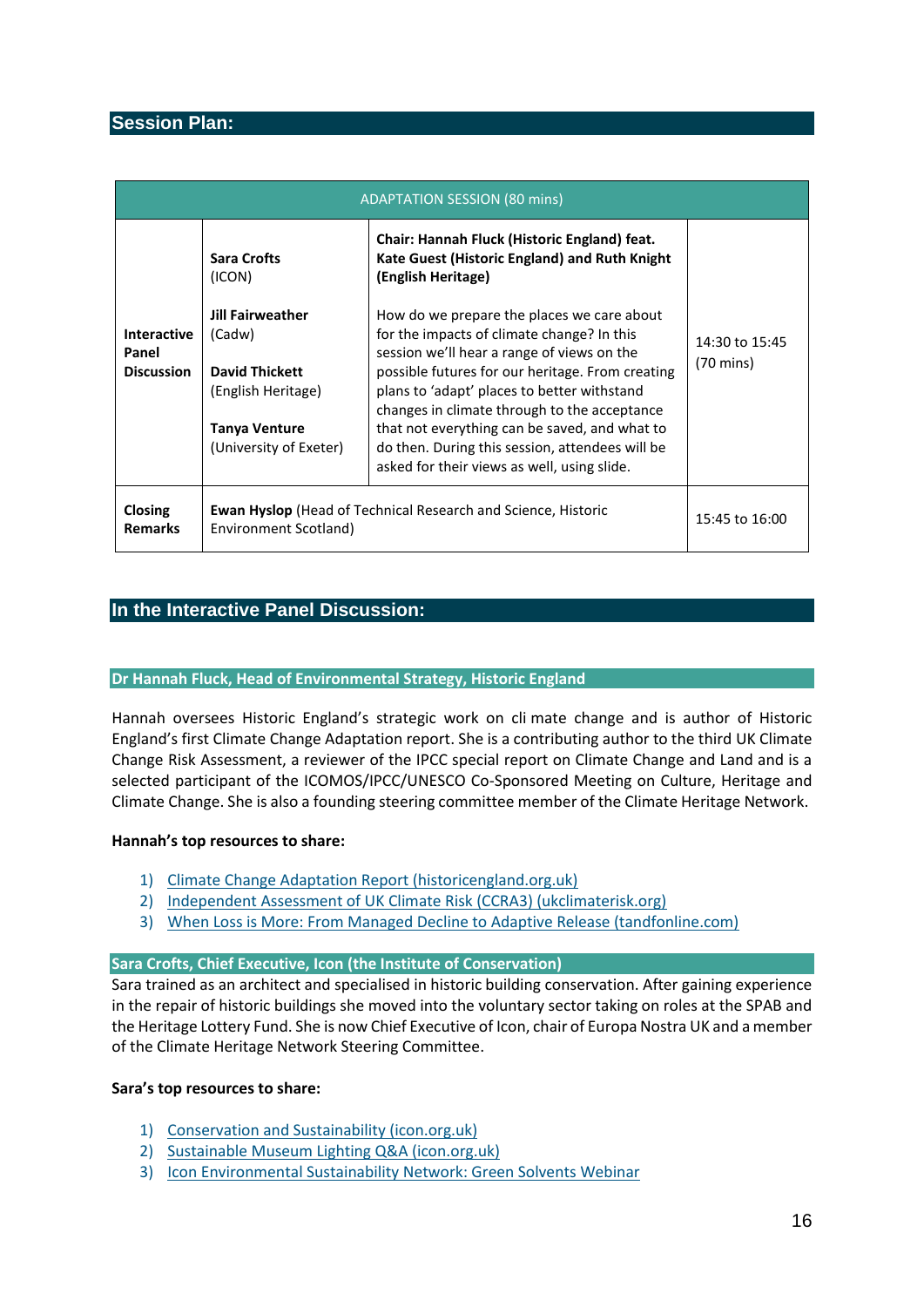## **Jill Fairweather, Historic Environment Skills Manager, Cadw**

Jill worked for Powys County Council for 13 years as a Planning Officer and Built Heritage Conservation Officer. She joined Cadw in 2006, first as an Inspector of Historic Buildings and more recently as the Historic Environment Skills Manager. She has a particular interest in sustainability and much of her current work is focussed on climate change adaptation and the skills needed for mitigation. She is a member of the Core Internal Adaptation Group that developed the Welsh Government's adaptation plan, Prosperity for all: A climate conscious Wales, which was published in 2019. She is also a longstanding member of the Wales Historic Environment Group's Climate Change Subgroup, which published the Historic Environment and Climate Change in Wales Sector Adaptation Plan in 2020.

## **Jill's top resources to share:**

- 1) [Adapting to Climate Change | Cadw \(gov.wales\)](https://cadw.gov.wales/advice-support/climate-change/adapting-to-climate-change)  Addasu I Newid Hinsawdd | Cadw [\(llyw.cymru\)](https://cadw.llyw.cymru/cyngor-a-chymorth/newid-hinsawdd/addasu-i-newid-hinsawdd)
- 2) [Flooding & Historic Buildings in Wales|](https://cadw.gov.wales/advice-support/climate-change/flooding-historic-buildings-wales) Cadw (gov.wales) Llifogydd ac Adeiladau Hanesyddol yng Nghymru | Cadw [\(llyw.cymru\)](https://cadw.llyw.cymru/cyngor-a-chymorth/newid-hinsawdd/llifogydd-ac-adeiladau-hanesyddol-yng-nghymru)
- 3) BS8631:2021 Adaptation to climate change [Using adaptation pathways for decision making](https://www.thenbs.com/PublicationIndex/documents/details?Pub=BSI&DocID=332004)  – [Guide, BSI, 2021](https://www.thenbs.com/PublicationIndex/documents/details?Pub=BSI&DocID=332004)

## **David Thickett, Senior Conservation Scientist, English Heritage**

David has a degree in natural sciences, PhD in archaeological conservation and chemistry and worked for two years in industrial ceramics research. He joined the British Museum in 1990, specialising in preventive conservation and inorganic materials conservation research. David joined English Heritage in 2003 as senior conservation scientist, mainly researching preventive conservation.

## **David's top resources to share:**

1) [Tools for Educated Sustainable Choices \(stich.culturalheritage.org\)](https://stich.culturalheritage.org/)

## **Tanya Venture, PhD Student, University of Exeter and Historic England**

Tanya is a collaborative doctoral partnership PhD student looking at how innovative and creative methodologies can be used to open dialogues between heritage professionals and the wider public around the inevitable loss of heritage assets on the coast.

## **Tanya's top resources to share:**

- 1) [Articulating Loss: A Thematic Framework for Understanding Coastal Heritage](https://www.tandfonline.com/doi/full/10.1080/17567505.2021.1944567)  [Transformations | The Historic Environment: Policy & Practice \(tandfonline.com\)](https://www.tandfonline.com/doi/full/10.1080/17567505.2021.1944567)
- 2) [Green Thinking: Climate Change and Heritage podcast \(bbc.co.uk\)](https://www.bbc.co.uk/programmes/p09lwq74)
- 3) Curated Decay by Caitlin DeSilvey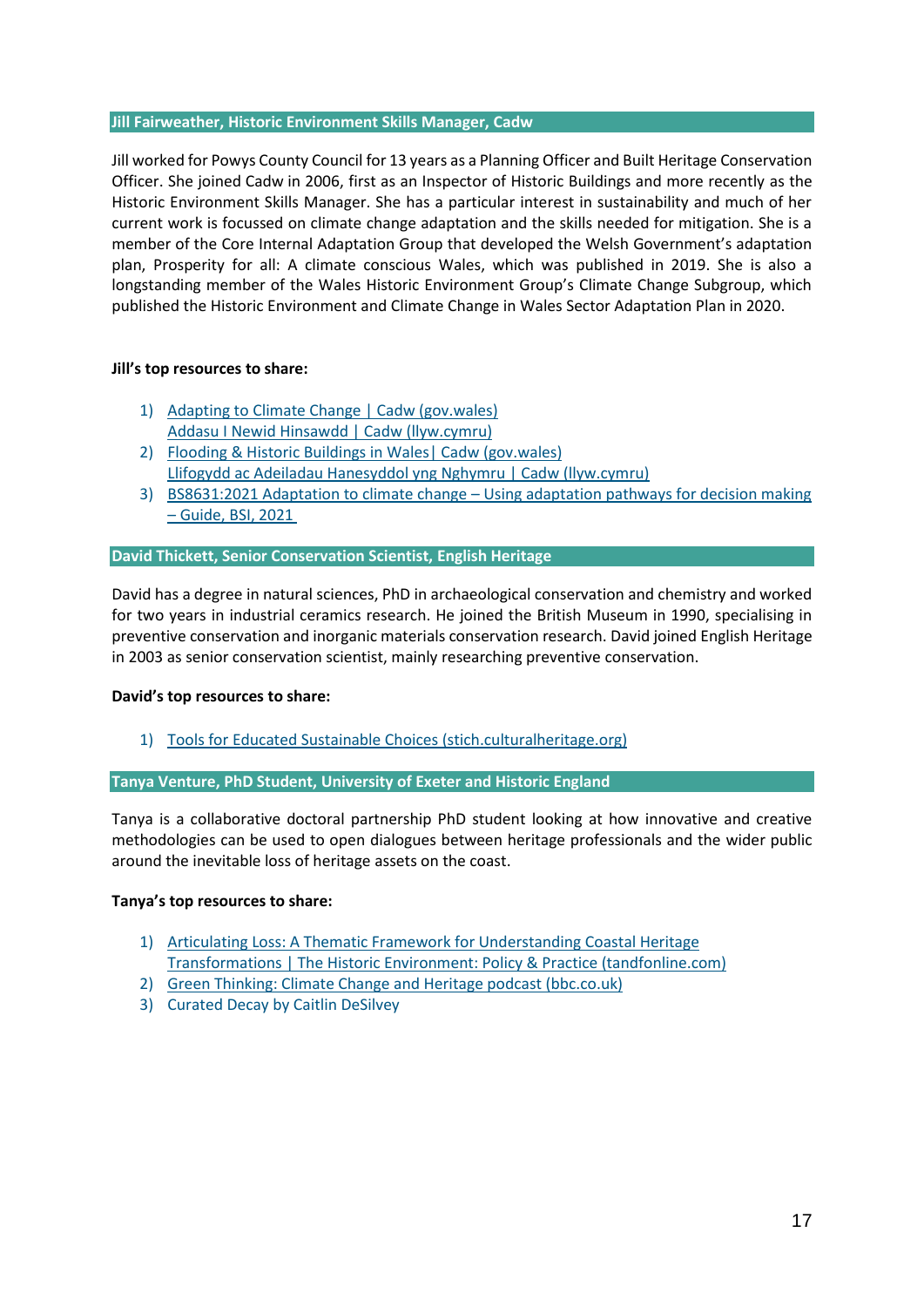# **STEERING** GROUP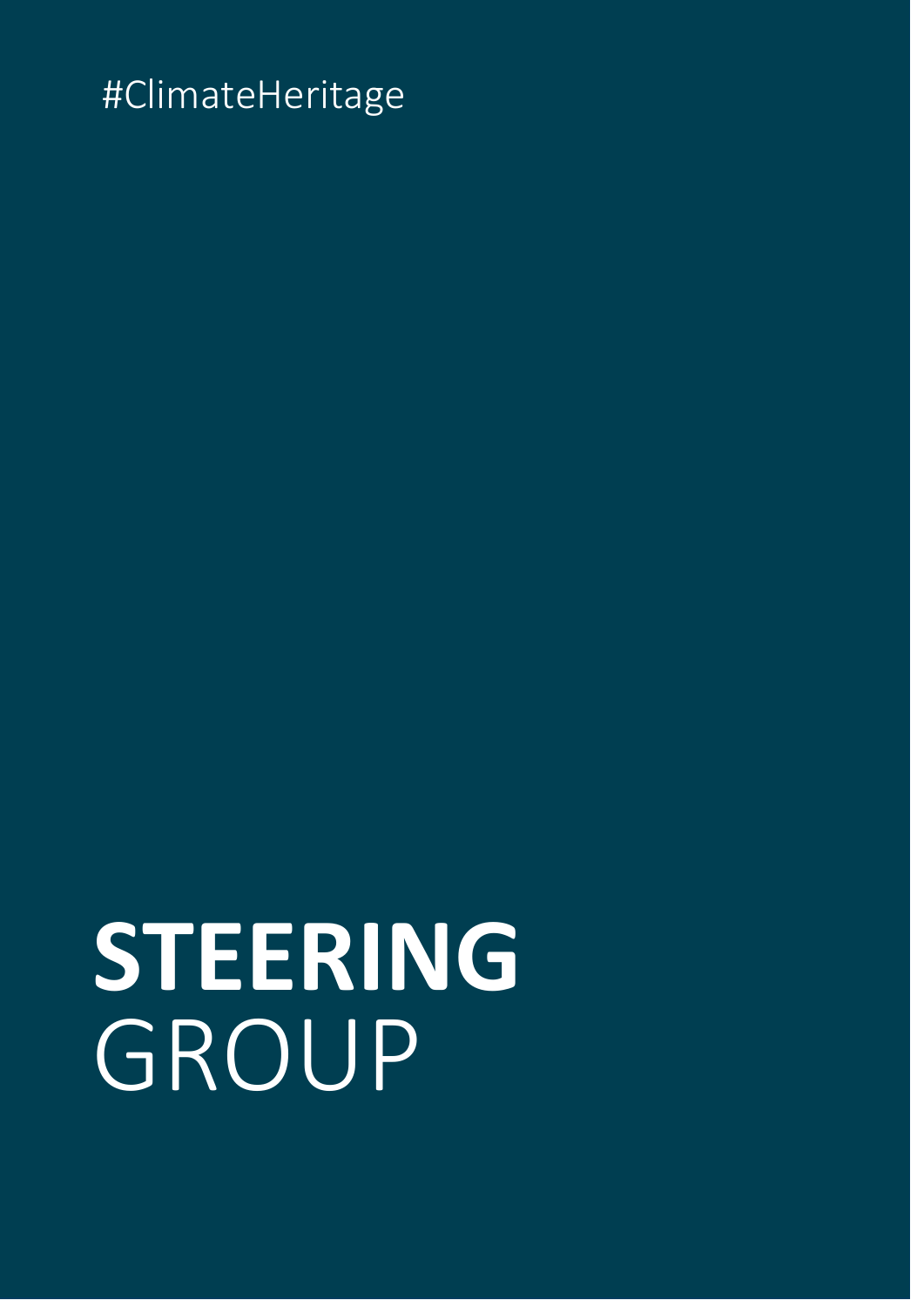## **Anne Menary, Assistant Director, Department for Communities' Historic Environment Division (NI)**

Anne is currently an Assistant Director working for the Department for Communities. She has over 20 years' experience working as an architect. For the past 12 years, she has worked in Historic Environment Division on a number of conservation projects including repairs to historic buildings, planning application consultations and the designation of buildings of special architectural or historic interest. Part of her focus in recent years has been on climate change hazards and how these may affect heritage assets in Northern Ireland.

### **David Harkin, Climate Change Scientist, Historic Environment Scotland**

David is Historic Environment Scotland's in-house climate change scientist, with responsibility for understanding the risks and impacts associated with climate change, and what that means for the organisation and the properties in their care. David was one of the lead authors of HES' first Climate Change Risk Assessment (2018) of their Properties in Care and the Our Place in Time Guide to Climate Change Impacts on the Historic Environment (2019). More recently, David has been working to develop HES' first climate change adaptation plan – 'Climate Ready HES' – due to be published later in the year.

## **David's top resources to share:**

- 1) [UK Climate Change Projections Summary for Scotland \(adaptationscotland.org\)](https://www.adaptationscotland.org.uk/why-adapt/climate-trends-and-projections)
- 2) [The Adaptation Capability Framework \(adaptationscotland.org\)](https://www.adaptationscotland.org.uk/how-adapt/your-sector/public-sector/capability-framework-interactive)

## **Imogen Sambrook MSc MCIfA IHBC, National Heritage & Climate Consultant, National Trust**

Imogen is a heritage consultant with background in archaeology, environmental science and masterplanning. Her previous work areas include heritage at risk, heritage in the farmed environment, environmental management and technology, master-planning for large estates and heritage significance and impact assessments. Imogen is now working on the adaptation approach for the National Trust's assets and activity in order to build climate resilience across our places.

## **Imogen's top resources to share:**

- 1) [Tackling Climate Change Together \(nationaltrust.org.uk\)](https://www.nationaltrust.org.uk/features/tackling-climate-change-together)
- 2) [Climate Change Adaptation Manual \(naturalengland.org\)](http://publications.naturalengland.org.uk/publication/5679197848862720)
- 3) [Managing Change in the Historic Environment: Windows \(historicenvironment.scot\)](https://www.historicenvironment.scot/archives-and-research/publications/publication/?publicationid=3425bb51-8a55-4f99-b7aa-a60b009fbca2)

## **Janine Ballantyne, Policy Officer, National Trust for Scotland**

Janine is leading on issues for the Trust concerning climate change, environmental issues, landscape, nature and accessibility.

## **Jill Fairweather, Historic Environment Skills Manager, Cadw**

Jill worked for Powys County Council for 13 years as a Planning Officer and Built Heritage Conservation Officer. She joined Cadw in 2006, first as an Inspector of Historic Buildings and more recently as the Historic Environment Skills Manager. She has a particular interest in sustainability and much of her current work is focussed on climate change adaptation and the skills needed for mitigation. She is a member of the Core Internal Adaptation Group that developed the Welsh Government's adaptation plan, Prosperity for all: A climate conscious Wales, which was published in 2019. She is also a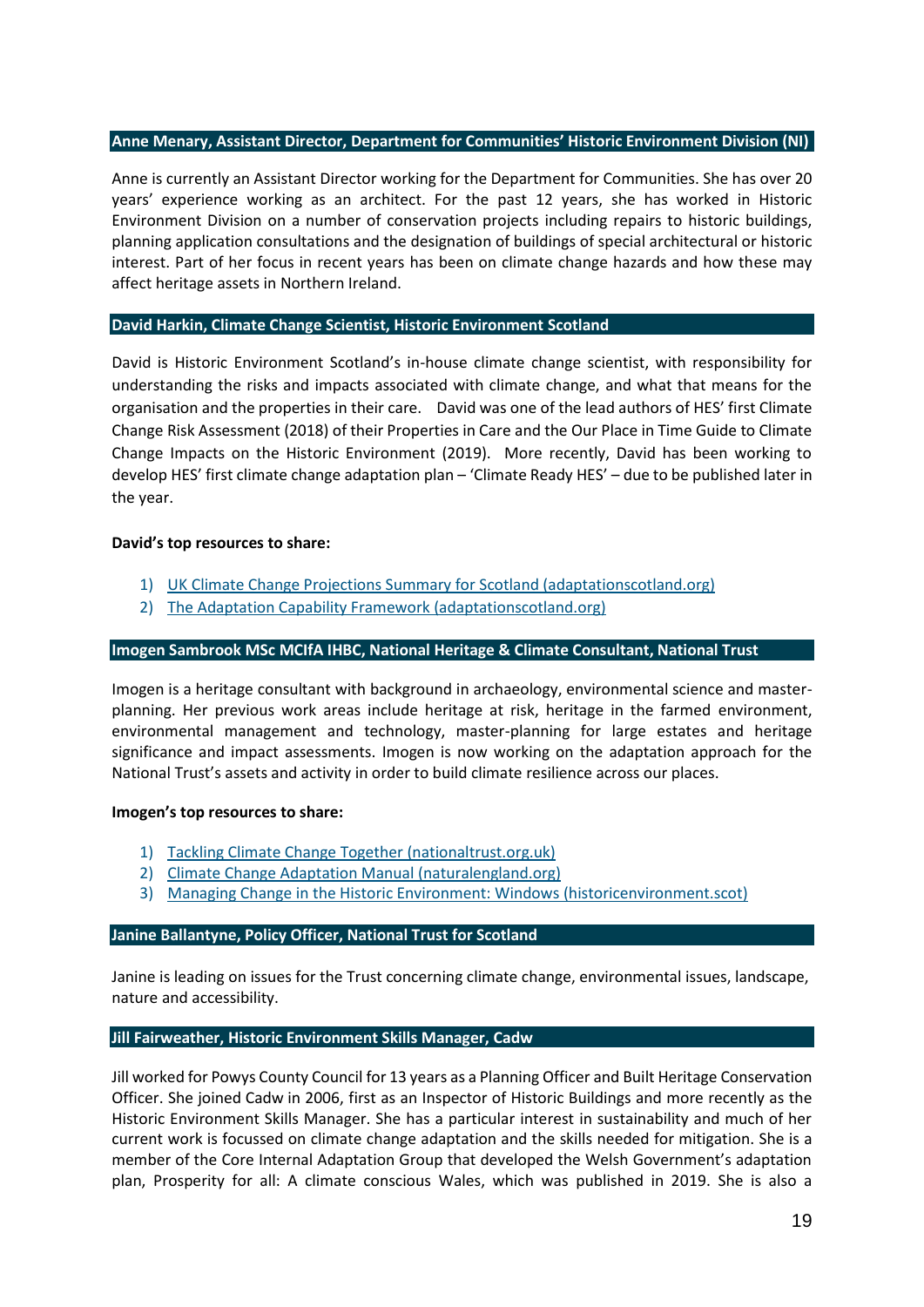longstanding member of the Wales Historic Environment Group's Climate Change Subgroup, which published the Historic Environment and Climate Change in Wales Sector Adaptation Plan in 2020.

## **Jill's top resources to share:**

- 1) [Adapting to Climate Change | Cadw \(gov.wales\)](https://cadw.gov.wales/advice-support/climate-change/adapting-to-climate-change)  Addasu I Newid Hinsawdd | Cadw [\(llyw.cymru\)](https://cadw.llyw.cymru/cyngor-a-chymorth/newid-hinsawdd/addasu-i-newid-hinsawdd)
- 2) [Flooding & Historic Buildings in](https://cadw.gov.wales/advice-support/climate-change/flooding-historic-buildings-wales) Wales | Cadw (gov.wales) Llifogydd ac Adeiladau Hanesyddol yng Nghymru | Cadw [\(llyw.cymru\)](https://cadw.llyw.cymru/cyngor-a-chymorth/newid-hinsawdd/llifogydd-ac-adeiladau-hanesyddol-yng-nghymru)
- 3) BS8631:2021 Adaptation to climate change [Using adaptation pathways for decision making](https://www.thenbs.com/PublicationIndex/documents/details?Pub=BSI&DocID=332004)  – [Guide, BSI, 2021](https://www.thenbs.com/PublicationIndex/documents/details?Pub=BSI&DocID=332004)

## **Kate Guest, Senior Policy Adviser, Historic England**

Kate Guest is a Senior Policy Adviser in the Strategy and Listing Department at Historic England.  She has worked at Historic England for ten years and her current role focuses on threats to the historic environment. She holds an MA in Latin and Ancient History and an MLitt in Ancient History from the University of St Andrews, and an MSc in Museum Theory and Practice from the University of Glasgow.

## **Kate's top resource to share:**

1) [Climate Change and Cultural Heritage Webinar Series \(historicengland.org.uk\)](https://historicengland.org.uk/services-skills/training-skills/online-training/webinars/climate-friday-webinars/)

## **Natalie O'Rourke RIBA ARB, Senior Conservation Architect, Heritage Buildings Designation Branch of the Historic Environment Division within the Department for Communities (NI)**

Qualified as an Architect for nearly 20 years and having previously been an Associate in a private architectural practice, Natalie has worked as a Conservation Architect for the Historic Environment Division for the past 12 years. This experience spans across many disciplines including development planning casework, grant and funding works and repairs to historic buildings, designation of buildings and now a focus on climate change strategies for the protection of heritage from climate change impacts in NI. Natalie has also worked extensively in the promotion of built heritage, having been National Co-ordinator for Northern Ireland's European Heritage Open days in 2013 and 2014 on behalf of the Department.

## **Natalie's top resources to share:**

- 1) [climatenorthernireland.org.uk](https://www.climatenorthernireland.org.uk/)
- 2) [Heritage and Climate Change \(communities-ni.gov.uk\)](https://www.communities-ni.gov.uk/articles/heritage-and-climate-change)
- 3) [Sectoral Adaptation Planning from Department of the Environment, Climate and](https://www.gov.ie/en/collection/51df3-sectoral-adaptation-planning/)  [Communications \(gov.ie\)](https://www.gov.ie/en/collection/51df3-sectoral-adaptation-planning/)

## **Dr Mairi Davies, Climate Change Policy Manager, Historic Environment Scotland**

Mairi is the Climate Change Policy Manager at Historic Environment Scotland, supporting the organisation in its leadership on climate change. An archaeologist, she is a graduate of Edinburgh and Durham Universities with a particular interest in the relationship between human activity and environmental change. Mairi is on the Steering Groups for Dynamic Coast: Scotland's National Coastal Change Assessment and Climate Vulnerability Index (CVI) Old and New Towns of Edinburgh World Heritage Site and CVI Africa. She is one of the principal authors of a major report published in 2018 on climate change risk assessment on the Historic Environment Scotland Estate. She is a co-author of the 2019 scientific review for the Marine Climate Change Impacts Partnership of the impacts of climate change on cultural heritage in the UK marine and coastal zone.